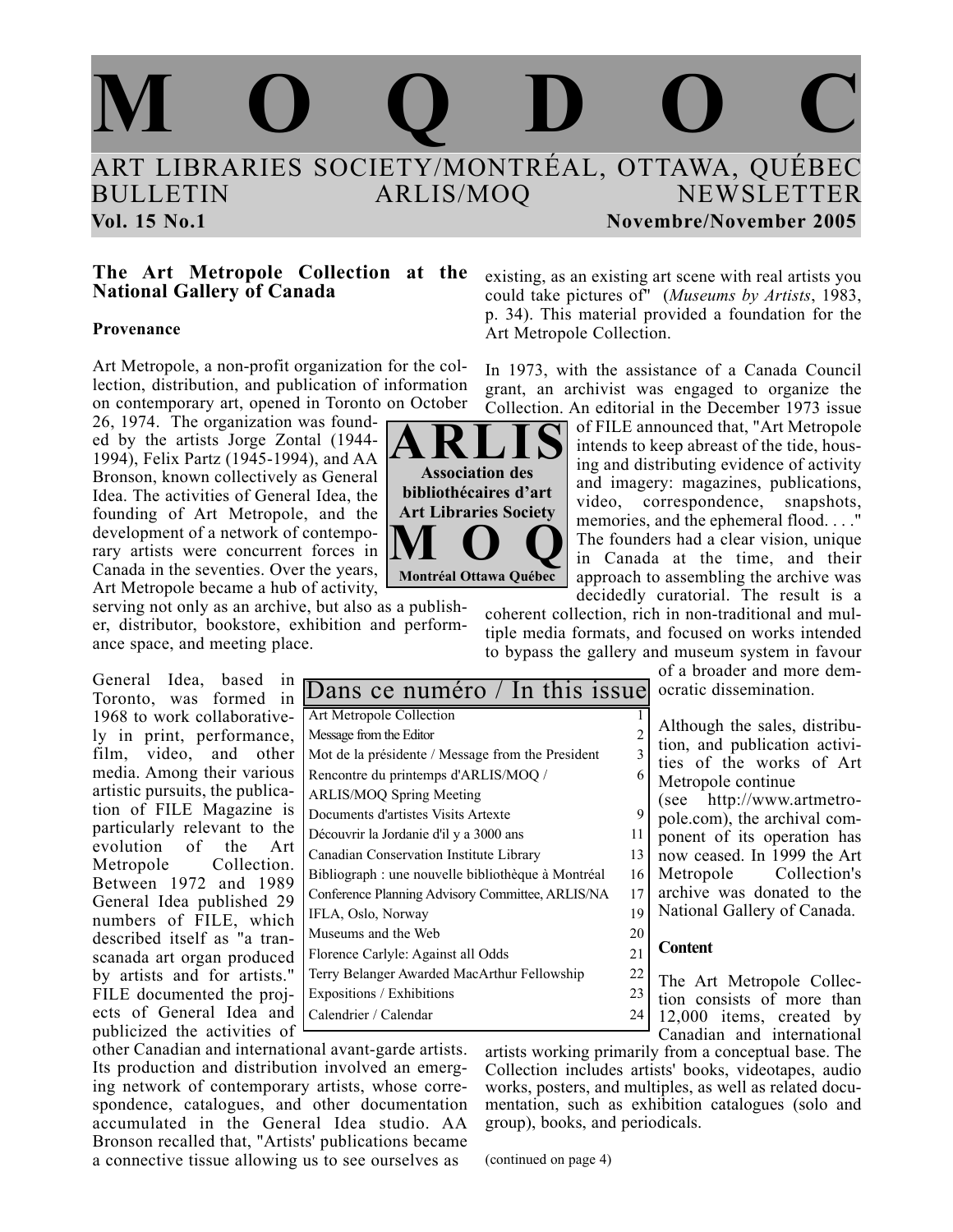# **MOQDOC**

Volume 15, Number 1 (November 2005) Volume 15, numéro 1 (novembre 2005)

### **NEWSLETTER OF ARLIS/MOQ BULLETIN D'ARLIS/MOQ** Art Libraries Society Montréal, Ottawa, Québec

Rédacteur en chef | Editor PHILIP DOMBOWSKY

Assistants à la rédaction Editorial Assistants AMANDA KELLY FRANCES SMITH

Comité de rédaction Editorial Committee PHILIP DOMBOWSKY, ISABELLE CRÉPEAU JONATHAN FRANKLIN KATHRYN KOLLAR

Traduction | Translation ISABELLE CRÉPEAU JONATHAN FRANKLIN SYLVIE ROY

Mise en page | Design SYLVIE ALIX

### **ARLIS/MOQ COMITÉ EXÉCUTIF EXECUTIVE COMMITTEE** Présidente | President RENATA GUTTMAN

Sécretaire | Secretary MARY GORDON

Trésorière | Treasurer KATHRYN KOLLAR

Responsable des membres Membership Secretary PAUL CHÉNIER

Representative de ARLIS/Canada ARLIS/Canada Representative ISABELLE CRÉPEAU

Bourse, Développement professional Professional Development Award ISABELLE CRÉPEAU MELINDA REINHART

ISSN 1180-5641©2005 ARLIS/MOQ

# **Vol.15 No. 1 MOQDOC Novembre/November 2005**

# **Message from the Editor**

As with past issues of MOQDOC, putting this issue together would not have been possible without the dedication and hard work of several ARLIS/MOQ members. The editorial committee, Isabelle Crépeau, Jonathan Franklin, and Kathryn Kollar, deserve thanks for offering timely advice regarding the contents of this issue. It is hoped that they will continue to serve on this committee in the upcoming year. Thanks are also due to Frances Smith for her thoughtful editing of much of the text, as well as to Isabelle Crépeau, Jonathan Franklin, and Sylvie Roy for French translation and to Sylvie Alix for layout and design.

When I took on the role of editor at the end of 2004, my primary objective was to expand the range of topics presented in MOQDOC. Thanks to excellent submissions by Jo Beglo, Catherine Carlyle, Isabelle Crépeau, Vicki Davis, Jonathan Franklin, Renata Guttman, Amanda Kelly, Kathryn Kollar, John Latour, and Peter Trepanier, this issue has thoroughly exceeded expectations.

In this issue are found descriptions of the National Gallery of Canada's Art Metropole Collection and the recent visit to Artexte by the Marseille-based group, Documents d'artistes, as well as an overview of the Canadian Conservation Institute Library. Articles about the ongoing archaeological project in the area of Wadi ath-Thamad, Jordan, a new library in Montreal devoted to "zines", and the recent awarding of a MacArthur Fellowship to Terry Belanger of the Rare Book School, are complemented by a review of a recent Florence Carlyle exhibition, the president's message, and reports on various professional meetings and conferences.

The next MOQDOC will be a special issue devoted mainly to the future of slide collections and will be ready in time for the ARLIS/MOQ spring meeting. The deadline for submitting articles will be posted on the ARLIS/MOQ listserv in the near future. In the meantime, anyone who would like to offer suggestions regarding content for the upcoming issue is encouraged to contact the editor or one of the members of the editorial committee (Isabelle Crépeau, Jonathan Franklin, and Kathryn Kollar). I hope you enjoy this latest issue of MOQDOC.

**Philip Dombowsky** Editor, MOQDOC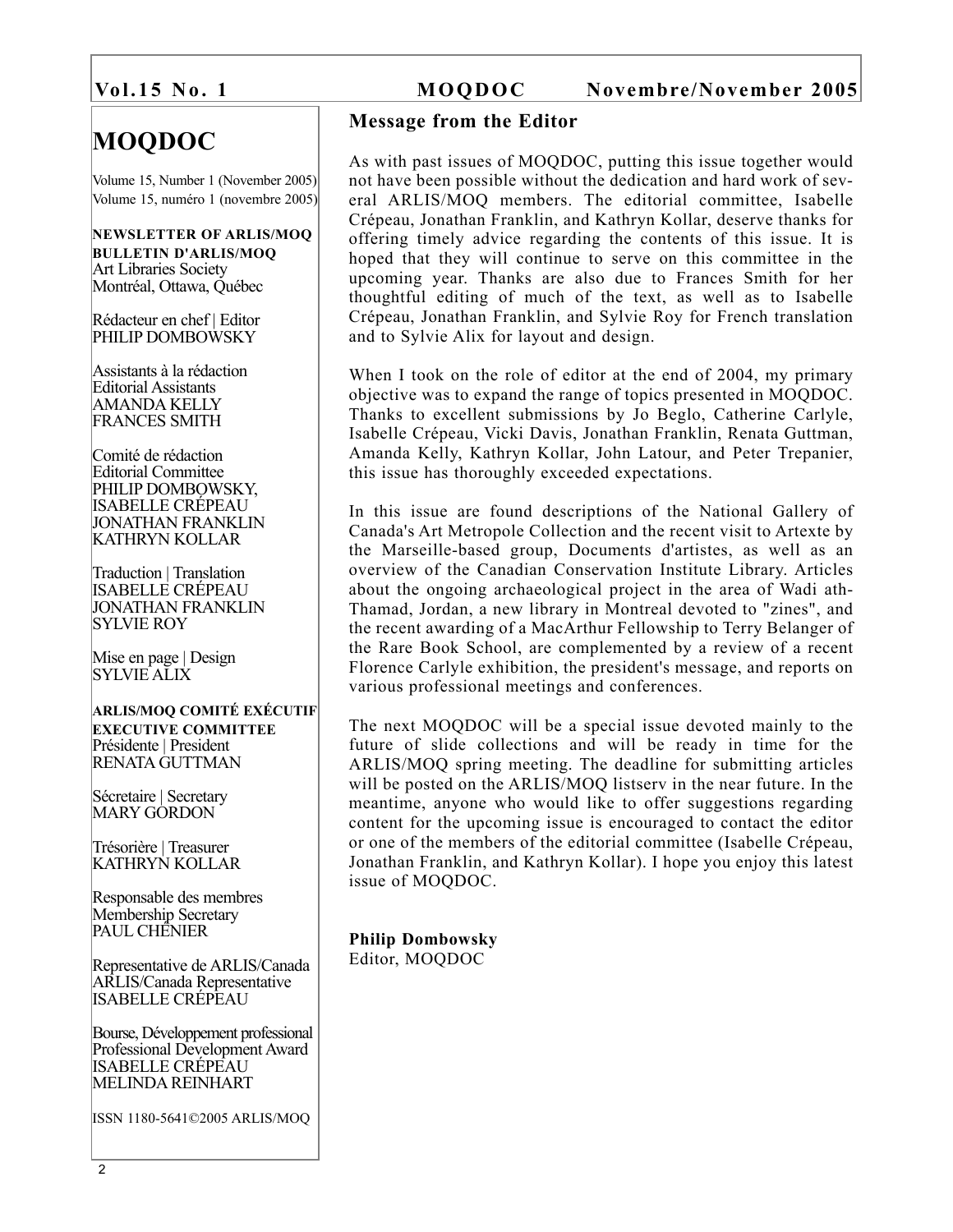# **Message de la présidente**

" Déjà, l'année s'achève ! Je ne peux le croire! " Il ne s'agit pas d'une phrase particulièrement originale mais, c'est la vérité. Au moment où vous lirez ce message, notre rencontre d'automne aura eu lieu et nous serons en route vers une nouvelle année d'ARLIS/MOQ.

Nous avons eu une rencontre de printemps intéressante et réussie à l'impressionnant Musée de la guerre d'Ottawa, où, vingt-cinq membres ont pu bénéficier d'excellentes visites. Des remerciements pour Laura Brandon, Conservateur de l'Art de guerre, Jane Naisbitt, Chef de la bibliothèque et des archives, Cyndie Campbell du Musée des Beaux-Arts du Canada. Un remerciement tout particulier à Jonathan Franklin du Musée des Beaux-Arts du Canada et Représentant canadien d'ARLIS/NA, pour la coordination de différents aspects de la rencontre et pour sa charmante invitation à un *cinq à sept* dans son jardin. Cette activité a permis de clore agréablement cette merveilleuse journée.

Le nouvel édifice de la Bibliothèque nationale du Québec, où notre rencontre d'automne se tiendra, a déjà été visité par un nombre inégalé de visiteurs et de nouveaux abonnés. Ceux-ci profitent des ressources exceptionnelles qui comprennent un accès en-ligne à plusieurs bases de données et à une solide collection. Cette affirmation du désir qu'a public d'accéder à l'information et à la culture fera certainement chaud au cœur des bibliothécaires et documentalistes. Je crois qu'il est opportun que nous nous rencontrions dans un environnement si vivant.

Malgré les pressions qui pèsent sur notre profession et dans le domaine de la culture, la baisse significative des membres depuis les dernières années, ARLIS/MOQ a réussi à maintenir encore cette année, un niveau d'abonnés constant. Cependant, le défi d'attirer de nouveaux membres dans un domaine de moindre croissance continue de nous préoccuper et nous encourageons tous nos collègues à répandre le mot au sujet des avantages d'être membre. Nous serions également intéressés à ceux qui ont des contacts dans les écoles de bibliothéconomie et les programmes de documentation afin de faire connaître ARLIS/MOQ aux étudiants et récents gradués.

Un projet suggéré l'hiver dernier par le comité Ad hoc avance de façon fructueuse : une base de données d'expertises, conçue pour promouvoir un réseautage efficace en mettant en évidence les talents exceptionnels du groupe de spécialistes de l'information que nous formons. D'ici quelques mois, vous serez approchés pour y enregistrer vos informations.

Je voudrais saisir cette occasion pour remercier nos incroyablement dévoués et efficaces membres du Comité exécutif : Mary Gordon, Kathryn Kollar, Paul Chénier et Isabelle Crépeau, de même que plusieurs membres de comités qui apportent soutien moral et une aide concrète. Lorsque le nouveau mandat commencera, j'espère que plusieurs d'entre vous considérerez sérieusement un poste dans un comité parce que, sans l'engagement de nos membres, l'association ne peut continuer à progresser. Je sais que nous nous accordons sur l'importance d'ARLIS/MOQ.

# **Renata Guttman**

Présidente, ARLIS/MOQ

# **President's Message**

"I cannot believe the year is almost over!" Not a particularly original sentiment, but true. By the time you read this we will have had our fall meeting and will be winding down another good year for ARLIS/MOQ.

We had an interesting and successful spring meeting at the impressive new Canadian War Museum in Ottawa, with approximately 25 members attending and benefiting from the excellent tours. Thanks go to Laura Brandon, Curator of War Art; Jane Naisbitt, Head of the Library and Archives; Cyndie Campbell of the National Gallery of Canada, and, most particularly, to Jonathan Franklin of the National Gallery of Canada and the ARLIS/NA Canadian Representative, for coordinating all the various aspects of the event and for hosting a lovely cinq à sept in his garden, providing a convivial closing to a wonderful day.

The new public library building of the Bibliothèque nationale du Québec, where our fall meeting will be held, has seen an unprecedented number of visitors and people joining the library in order to benefit from its exceptional resources, which include on-line access to numerous databases as well as strong media collections. This affirmation of people's desire to access information and culture will surely gladden the hearts of all librarians, and I think it is fitting that we are meeting in such a lively environment.

Despite the pressures on the profession, particularly in the cultural sector, which has led to a significant decrease in membership in the last few years, ARLIS/MOQ has managed to maintain its recent levels of membership again this year. However, we are still concerned about the challenge of attracting new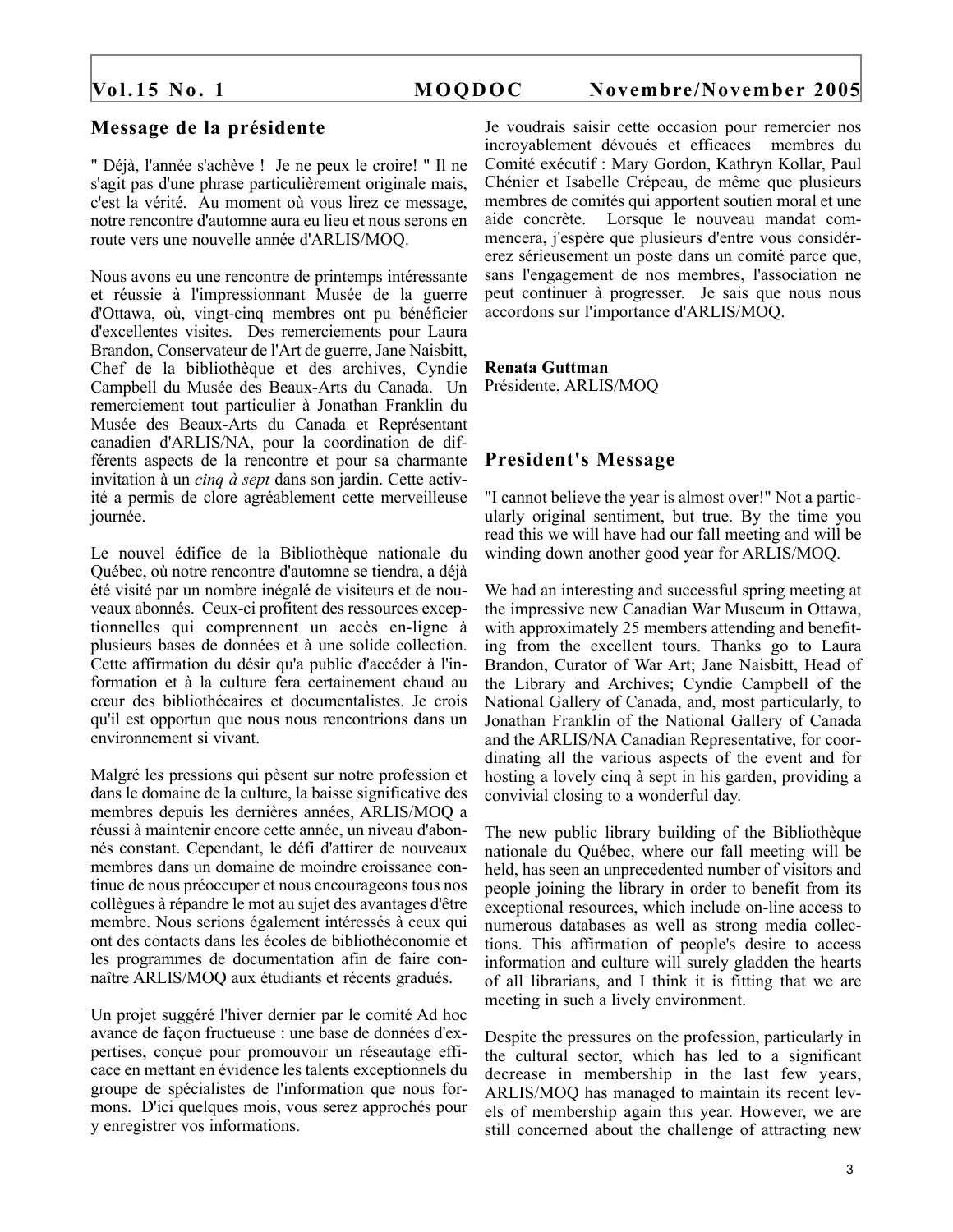members in an area with little growth and we encourage all our colleagues to spread the word about the benefits of membership. We would also be interested in hearing from anyone with contacts in the library schools and documentation programs, with a view to spreading the word about ARLIS/MOQ to students and new graduates.

A project that was suggested by our Ad hoc Committee last winter is heading towards completion. A database of members' expertise is being developed that is designed to promote effective networking by highlighting our talents as information specialists. You can expect to receive a request to enter your data within the next few months.

I would like to take this opportunity to thank our devoted and efficient executive committee members: Mary Gordon, Kathryn Kollar, Paul Chénier, and Isabelle Crépeau, as well as our various committee members, all of whom also provide much-needed moral support! I hope that many of you will consider accepting committee positions when the new mandate begins, because without a commitment from its members the association cannot continue to move forward, and I know we all agree on the importance of ARLIS/MOQ.

**Renata Guttman** President, ARLIS/MOQ

# **The Art Metropole Collection at the National Gallery of Canada** (continued)

 $\mathcal{L}_\text{max}$ 

It also includes a large collection of mail art and ephemera, documentation of activity in the Canadian artist-run spaces since their formation, extensive material on General Idea (who founded Art Metropole), and the archive of the estate of David Buchan.

### **Chronological Coverage**

The Collection consists primarily of works since 1960, with some earlier works by seminal artists. The earlier period is represented by selections from the Dadaists, Surrealists, Russian Constructivists, Futurists, Vorticists, and related movements, as well as Marcel Duchamp. The post-1960 period places particular emphasis on Fluxus and Conceptual Art, which are the cornerstone of the Collection. In all, the Collection represents unusual and extensive holdings from ca. 1960 to 1996.

### **Relationship to Other Collections**

The Art Metropole Collection is the only such grouping in Canada and one of the largest in the world. A collection of great complexity, it documents the development of Conceptual Art in Canada, the formation of Canadian artist-run centres, and the contribution of contemporary Canadian artists to an international visual arts scene. Art Metropole itself has become a Canadian institution, without parallel in Canada. Its archival memory - the Art Metropole Collection - is the result of nearly 25 years of collecting.

### **Recognition of Art Metropole's Contribution**

Art Metropole served a unique function during two decades that were critical for the visual arts in Canada. It documented the activities of contemporary Canadian artists, not in isolation, but rather within the context of an international network of ideas. The Art Metropole Collection essentially captured and preserved a specific point of time in the history of the visual arts in Canada.

The contribution of Art Metropole to the visual arts in Canada was recognized shortly after its founding. In an article in the *Globe and Mail* (July 1, 1978), Peter White noted that Art Metropole "has earned an international reputation through a world-wide network of correspondence."

As the enterprise matured, its prominence increased. In 1984, on the occasion of its tenth anniversary, Art Metropole mounted an ambitious exhibition, "Evidence of the Avant Garde since 1957", based on the contents of its Collection. In a review in the *Globe and Mail* (February 25, 1984), John Bentley Mays reaffirmed that Art Metropole "is universally recognized as Canada's most important distribution centre for documentation on recent advanced art, especially the leading-edge experimental art made since its founding in 1974." Saluting Art Metropole's "decade of survival and success," Mays recognized the significance of the Collection, and cited "Evidence of the Avant Garde" as a turning point that signalled Art Metropole's transformation "into the platypus-like resource, archive and rather unusual museum it has become."

### **Relationship to Existing National Gallery of Canada Holdings and Exhibition Programmes**

The material collected by Art Metropole for more than two decades is an outstanding contribution to existing research collections at the National Gallery of Canada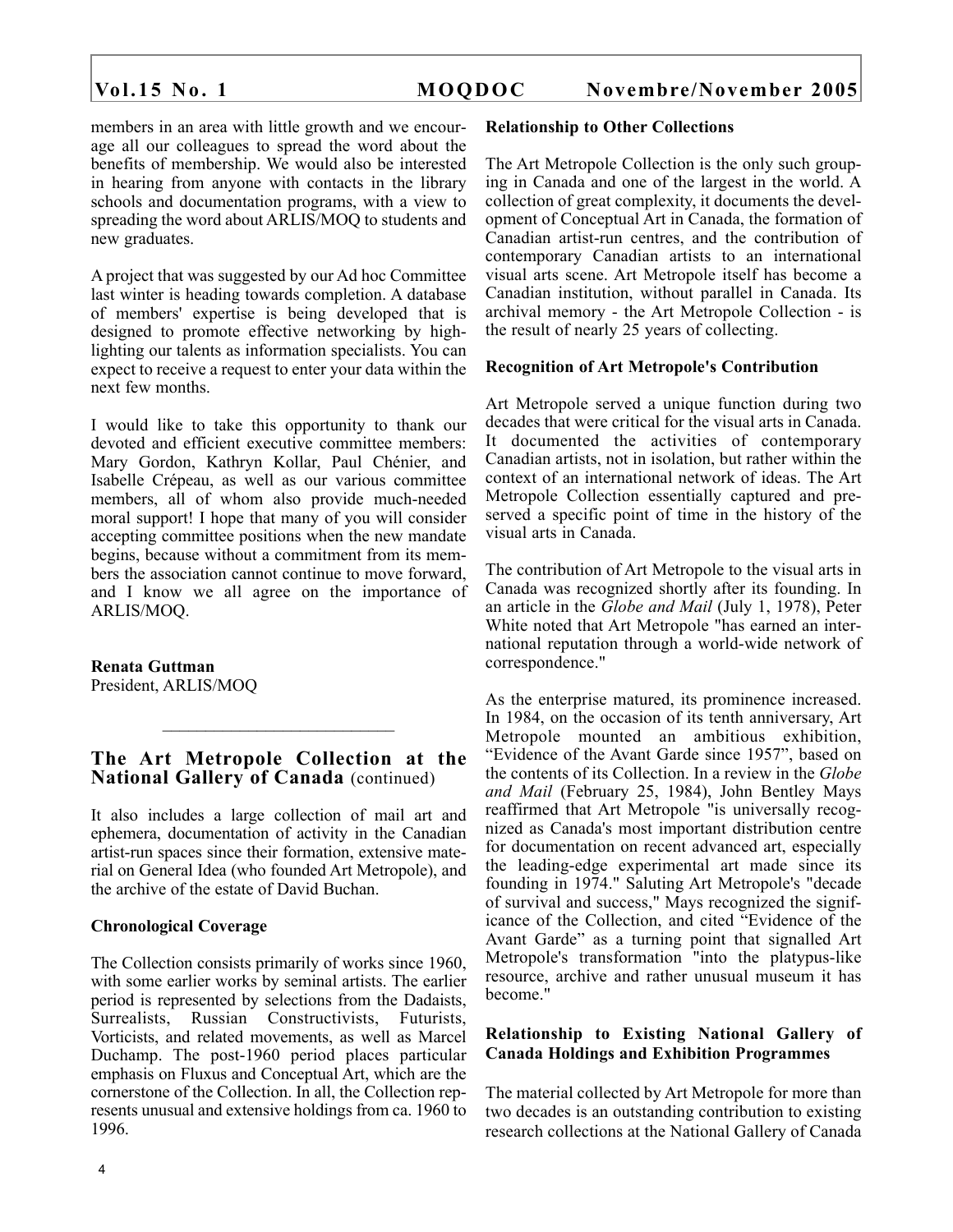Library. Collections for the art of the period include trade publications, exhibition catalogues, documentation files, slides, and study photographs. The Art Metropole Collection adds Canadian and foreign artists' books, multiples, posters, mail art, documentation on Canadian artist-run spaces, and archival fonds. The ephemeral or unique nature of much of this material would make it impossible to build such a collection retrospectively.

In 1998, under the title "Learning to Read Art Metropole", the National Gallery of Canada exhibited more than 200 selections from the Art Metropole Collection, organized into five sections: Networks (the mail art network), Fluxus, Conceptual Art, General Idea, and Art Metropole as Publisher and Distributor.

The works of art were supplemented by extensive documentation and text, based mainly on primary research. The exhibition provided not only an overview of holdings in the Art Metropole Collection, but also insights into Art Metropole's commitment to the larger artist-run network and a wealth of contextual information. In the same year, the National Gallery of Canada Library and Archives exhibited 50 recent acquisitions of artists' books and multiples, apart from the Art Metropole Collection. That installation, entitled Invading the Book, inaugurated the new exhibition facility of the Library and Archives.

### **Research Context**

The research potential of the Art Metropole Collection is of great significance, particularly when added to the National Gallery Library's existing holdings. Because of its rich component of primary source materials, the Collection is of exceptional significance to the National Gallery's Research Fellowships Program. Established in 1991, the Program encourages and supports advanced research through five competitive fellowships that are offered annually. Fellowships emphasize the use and investigation of the collections of the National Gallery, including those of the Library and Archives. The Art Metropole Collection pertains directly to the fellowship in Contemporary (post-1970) Canadian Art.

**From the submission prepared by Jo Beglo to the Canadian Cultural Property Export Review Board, December 1999.**



(Peter Trepanier with the Art Metropole Collection)

### **Upcoming Exhibition: Top 100**

The travelling exhibition "Top 100: Selections from the Art Metropole Collection" is organized by the National Gallery and is scheduled for opening in 2006; it is to be accompanied by a catalogue. The exhibition will include a selection of more than 100 non-traditional art works in the form of multiples, books, posters, performance documents, and audio and video works. The catalogue will feature essays by two individuals who have been involved with Art Metropole since its early years, AA Bronson and Peggy Gale, as well as the Gallery's Curator of Contemporary Art, Kitty Scott, and 100 catalogue entries on the material chosen for the exhibition.

The Art Metropole Collection database (available from the Library's catalogue home page http://bibcat.gallery.ca) contains 12,611 records for individual items, such as artists' books, multiples, posters, and exhibition catalogues; analytics for individual artists represented in group exhibitions; and index entries for anthologies and artists' periodicals. A separate file includes a number of electronic finding aids to a significant body of material in archival fonds: General Idea fonds, David Buchan fonds, Ray Johnson mail art, and Art Metropole fonds. Links to the finding aids are available from the Library's catalogue home page. Items from the Collection may be consulted in the National Gallery of Canada's Reading Room.

### **Peter Trepanier**

Head Reader Services National Gallery of Canada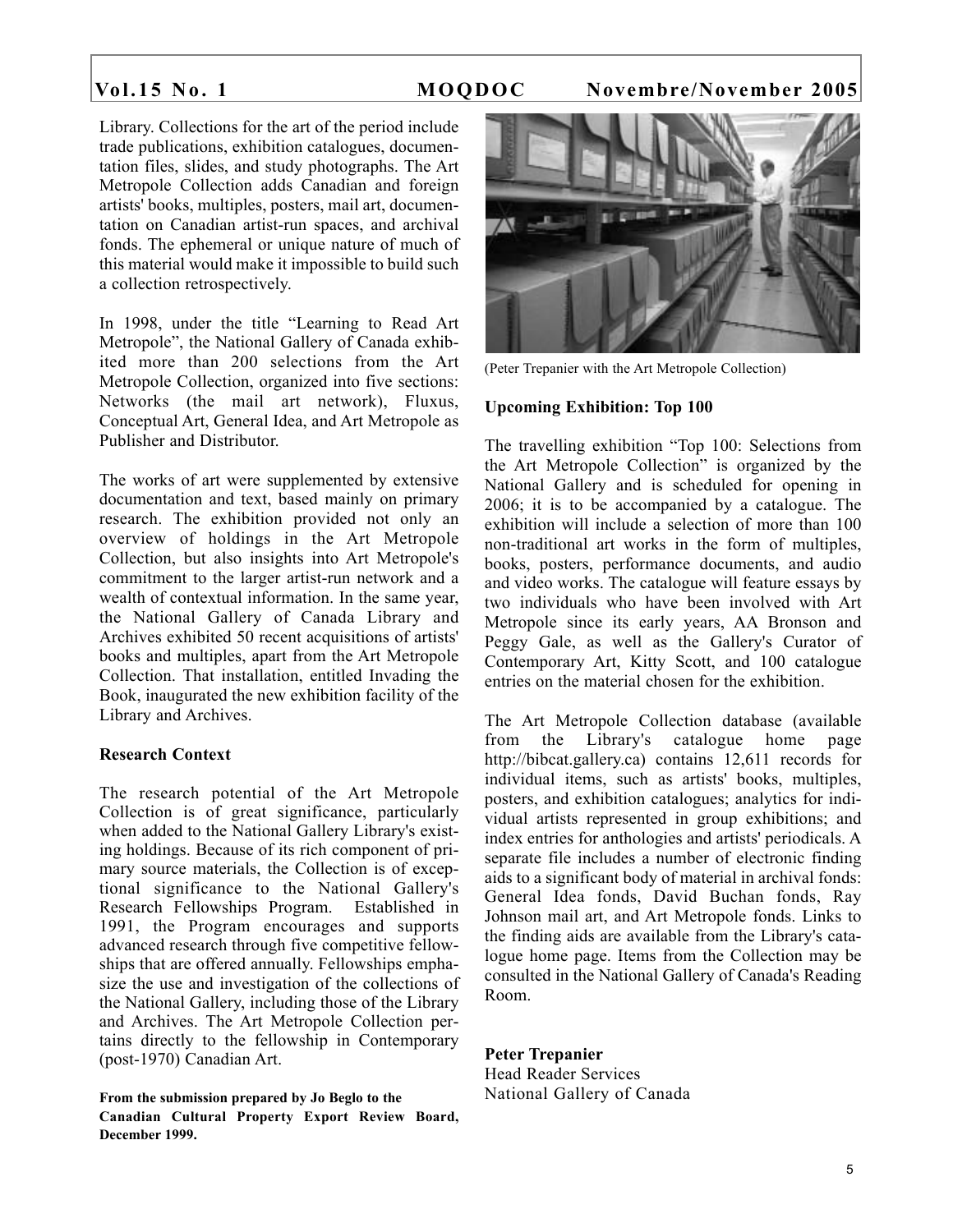### **Rencontre du printemps d'ARLIS/MOQ Musée canadien de la guerre, le 4 juin 2005**

La rencontre du printemps, qui a eu lieu en juin dernier au nouveau Musée de la guerre à Ottawa, fut un succès retentissant grâce à la participation de 24 membres d'ARLIS/MOQ. La journée a débuté par la séance de travail au cours de laquelle la présidente Renata Guttman a souhaité la bienvenue aux participants. Renata a remercié Jonathan Franklin et Cyndie Campbell, du Musée des beaux-arts du Canada, les organisateurs des activités de la journée.

Suite à l'approbation du procès-verbal de la rencontre de l'automne 2004, le trésorier a annoncé que la situation financière de la section demeurait stable. Une bourse de voyage de 800 \$ a été décernée à Catherine Carlisle afin qu'elle assiste à la conférence annuelle d'ARLIS/NA à Houston et une contribution de 100\$US a été faite pour la fête de bienvenue de cette



conférence. Le responsable des membres, Paul Chénier, a souligné que la section compte maintenant 36 membres. Paul a rappelé que la meilleure façon de recruter de nouveaux membres est encore le bouche à oreille. Il a encouragé tous les gens à parler des avantages d'être membre de la section à leurs collègues.

S'adressant au nom de Philip Dombowsky, le rédacteur de MOQDOC, Jonathan Franklin a indiqué que Sylvie Alix allait poster le numéro du printemps la semaine suivante. Le prochain numéro, toutefois, serait prêt pour la rencontre d'automne, ce qui allait réduire les frais de port. Jonathan et Renata Guttman ont encouragé les membres à écrire des articles pour le bulletin.

S'adressant au nom de Melinda Reinhart, membre du comité de perfectionnement professionnel, Renata Guttman a rappelé que la date limite pour les demandes est la fin de janvier 2006. Tous les membres sont invités à soumettre une demande pour la bourse d'adhésion.

Pierre Boisvert s'est adressé au nom du comité ad hoc qui fut mis sur pied à la rencontre de l'automne 2004 avec pour mandat de proposer un projet pour la section. Le comité a rédigé et envoyé aux membres une liste de projets parmi lesquels la création d'une liste d'expertise qui mettrait en lumière les talents de chacun des membres dans son institution. Josée Corriveau et Sylvie Alix se sont portées volontaires pour travailler à ce projet. Pierre a encouragé les membres à s'impliquer dans un des projets.

Le président d'ARLIS/Canada, Jonathan Franklin, a indiqué que 13 membres canadiens ont participé au Canadian Members' Meeting à la conférence de Houston. Le recrutement de membres a été le sujet principal dont on a discuté lors des ateliers pour les membres de conseils exécutifs de sections et il a été suggéré qu'un groupe soit formé pour la conférence de 2006 à Banff afin de discuter de stratégies de recrutement. Jonathan a aussi annoncé que la date limite pour soumettre une demande de financement pour un projet spécial a été reportée à l'automne et que les membres qui souhaitent soumettre une demande à ARLIS/NA devraient d'abord communiquer avec lui.

Il y a eu une discussion au sujet de la contribution d'ARLIS/MOQ à la fête de bienvenue de la conférence qui aura lieu du 5 au 9 mai 2006 à Banff. Après discussion les membres ont voté en faveur d'une contribution de 500 \$.

Jo Beglo du Musée des beaux-arts du Canada a ensuite parlé au sujet du projet d'ARLIS/Canada sur l'historique de la bibliothèque d'art (HAL). En dépit de ce qu'ils n'ont pu amasser les fonds nécessaires à la publication, les organisateurs ont redonné vie au projet sous forme d'un site Web. Toute la documentation sera sur le serveur d'ARLIS/Canada à Banff. Tous les essais doivent être complétés cet automne et le résultat final sera présenté à Banff le printemps prochain. Renata Guttman a soulevé le sujet de projets pour le site Web d'ARLIS/MOQ. Elle a suggéré une section sur les ressources.

Renata Guttman a aussi soulevé la question du recrutement de nouveaux membres dans les écoles de bibliothéconomie. Isabelle Crépeau, Wolfgang Noethlichs et elle ont représenté la section lors de la soirée organisée par la Special Libraries Association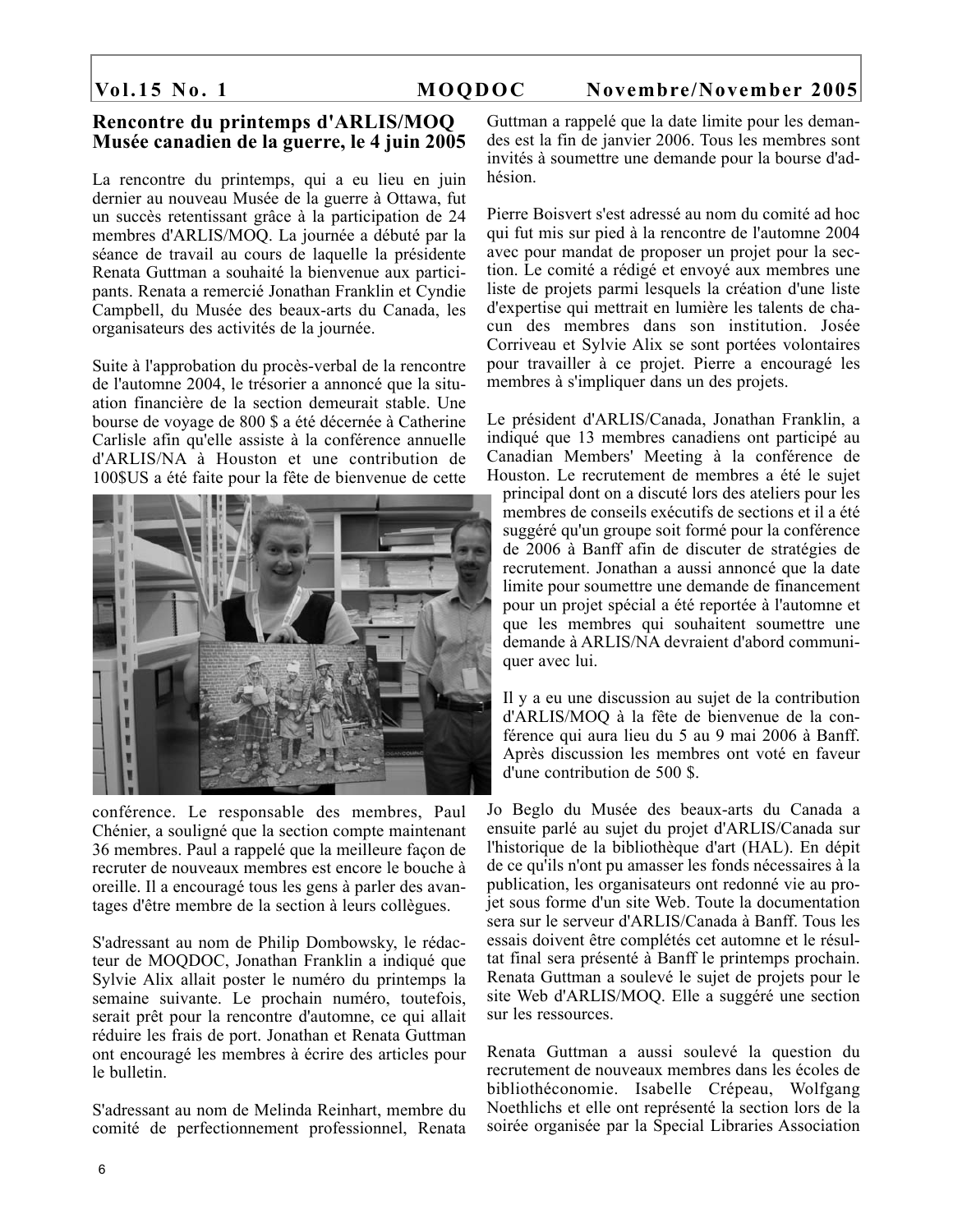(SLA) pour les associations professionnelles à l'Université McGill. La section aimerait faire la même chose à l'Université de Montréal. Pour atteindre cet objectif, la section aimerait savoir qui sont les membres qui connaissent quelqu'un à l'Université de Montréal qui pourrait nous aider à disséminer de l'information au sujet d'ARLIS/MOQ auprès des étudiants.

Avant l'ajournement de la rencontre, Renata a aussi annoncé qu'elle avait discuté de la possibilité d'une rencontre commune avec le président d'ARLIS/New England. Ils suggèrent une rencontre commune pour l'automne 2006.

Après le déjeuner, les membres ont fait une visite guidée fort instructive du Centre de recherche sur l'histoire militaire avec Jane Naisbitt, Responsable de la Bibliothèque et des archives. Le centre rassemble

en un même lieu la Bibliothèque Hartland-Molson et la collection d'archives George-Metcalf. La Bibliothèque compte environ 55 000 volumes, dont des histoires de régiments, des mémoires personnels publiés, des manuels militaires techniques et de campagne, des périodiques et quelque 5 000 livres rares. La collection d'archives contient des lettres originales, des albums de découpures, des enregistrements d'histoire orale et une collection photographique d'environ 65 000 articles. Le point culminant de la visite fut l'exposition d'items rares provenant de la collection du Centre que Jane et ses collègues avaient si gentiment organisée.

Les membres ont aussi fait une visite guidée de l'exposition L'art, témoin des conflits -L'Australie, la Grande-

Bretagne et le Canada pendant la Seconde Guerre mondiale en compagnie de la conservatrice de l'art militaire, Laura Brandon. L'exposition qui se composait d'œuvres provenant des collections de l'Australian War Memorial, de l'Imperial War Museum et du Musée canadien de la guerre examinait comment ces pays ont traversé la Deuxième guerre mondiale.

L'étonnante architecture du musée a servi de toile de fond tout au long de la visite. La journée c'est terminée par un charmant cinq à sept dans le jardin de Jonathan Franklin.

### **Kathryn Kollar**

Chef, Service des acquisitions, Bibliothèque Centre Canadien d'Architecture

### **ARLIS/MOQ Spring Meeting Canadian War Museum, June 4, 2005**

The spring meeting, held last June at the stunning new Canadian War Museum in Ottawa, was a resounding success, with 24 MOQ members attending. The day began with the business meeting at which our presi-

> dent, Renata Guttman, welcomed everyone. Renata thanked Jonathan Franklin and Cyndie Campbell of the National Gallery of Canada, the organizers of the day's activities.

> After the minutes of the fall 2004 meeting were accepted, the treasurer reported that the chapter's financial situation remained stable. An \$800 travel award had been awarded to Catherine Carlyle to attend the ARLIS/NA annual conference in Houston and \$100 (U.S.) had been contributed to the welcome party of that conference.

> Our membership secretary, Paul Chénier, reported that membership in the chapter had increased to 36 for 2005. Paul felt that the best way to recruit new members was by word of mouth and he encouraged members to talk to their

colleagues about the benefits of joining the chapter.

Speaking on behalf of Philip Dombowsky, the editor of MOQDOC, Jonathan Franklin reported that Sylvie Alix would mail out the spring issue in the following week. The next issue, however, would be ready for the fall meeting, thereby reducing the cost of mailing.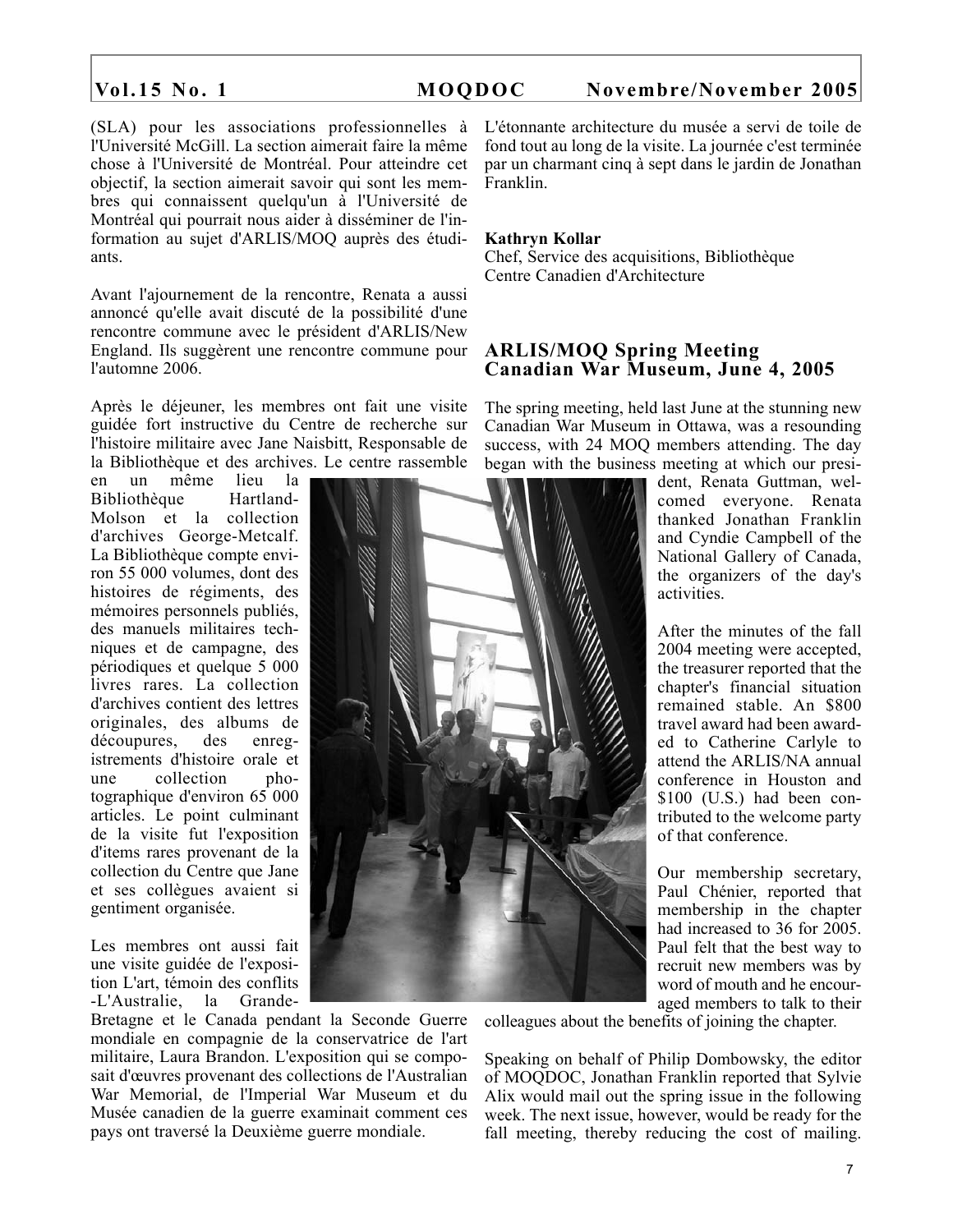Jonathan and Renata encouraged members to contribute articles to the newsletter.

Speaking for Melinda Reinhart, a member of the Professional Development Committee, Renata reported that the deadline for submissions is the end of January 2006. Everyone is encouraged to consider applying for the membership award.

Pierre Boisvert reported on behalf of the Ad hoc Committee that had been created at the 2004 fall meeting

with the purpose of proposing a chapter project. The committee had drawn up and sent out to the members a list of projects, among them the creation of a list of expertise that would highlight the talents of each member. Josée Corriveau and Sylvie Alix volunteered to work on this project. Pierre encouraged members to get involved in one of the projects.

As President of ARLIS/Canada, Jonathan Franklin reported that 13 Canadian members had attended the Canadian Members' Meeting at the Houston conference. Recruitment was the main issue discussed at the break out

session for chapter officers, and it was suggested that a panel be established for the 2006 Banff conference to discuss strategies for recruitment. Jonathan also reported that the deadline for applications for special funding had been changed to the fall and that any members interested in applying to ARLIS/NA for funding a special project should check with him.

A discussion then ensued on the MOQ contribution to the welcome party at the Banff Conference (May 5-9, 2006), and after some discussion the members voted to contribute \$500.

Jo Beglo of the National Gallery of Canada spoke on the history of the art library - or HAL - project of ARLIS/Canada. Although unsuccessful in their bid to raise funds for a publication, the organizers have resurrected the project as a Web site, with all documentation residing on the ARLIS/Canada server in Banff. All essays are due this fall, and the results will be presented at Banff next spring. Renata raised the topic of projects for the ARLIS/MOQ Web site, suggesting a possible section on resources.



Renata suggested attracting new members through library schools. She, Isabelle Crépeau, and Wolfgang Noethlichs had represented the chapter when SLA hosted an evening for professional associations at McGill University. The chapter plans to do the same at Université de Montreal and would like to hear from anyone with contacts there who could help provide students with information about MOQ.

Before adjourning the meeting, Renata also reported that she had discussed the possibility of a joint meet-

> ing with the President of ARLIS/New England. A tentative meeting is being planned for the fall of 2006.

> After lunch, Jane Naisbitt, head of the Library and Archives, treated us to an informative tour of the Military History Research Centre. The Centre comprises two collections: the Hartland Molson Library Collection and the George Metcalf Archival Collection. The Library contains approximately 55,000 volumes (of which 5,000 are rare books), including regimental histories, published personal memoirs, field manuals, and periodicals. The archives contain original

letters, scrapbooks, oral history tapes, and a photographic collection of approximately 65,000 items. The highlight of the tour was a display of some of the Centre's rare material that had been thoughtfully organized by Jane and her staff.

Laura Brandon, curator of War Art, gave members a tour of the exhibition "Art and War - Australia, Britain and Canada in the Second World War." Drawn from the collections of the Australian War Memorial, the Imperial War Museum, and the Canadian War Museum, the exhibition examines how these countries lived through the war.

The astonishing architecture of the Museum served as an impressive backdrop throughout the visit. The day ended perfectly with a delightful *cinq à sept* in Jonathan Franklin's garden.

### **Kathryn Kollar**

Head of Acquisitions, Library Canadian Centre for Architecture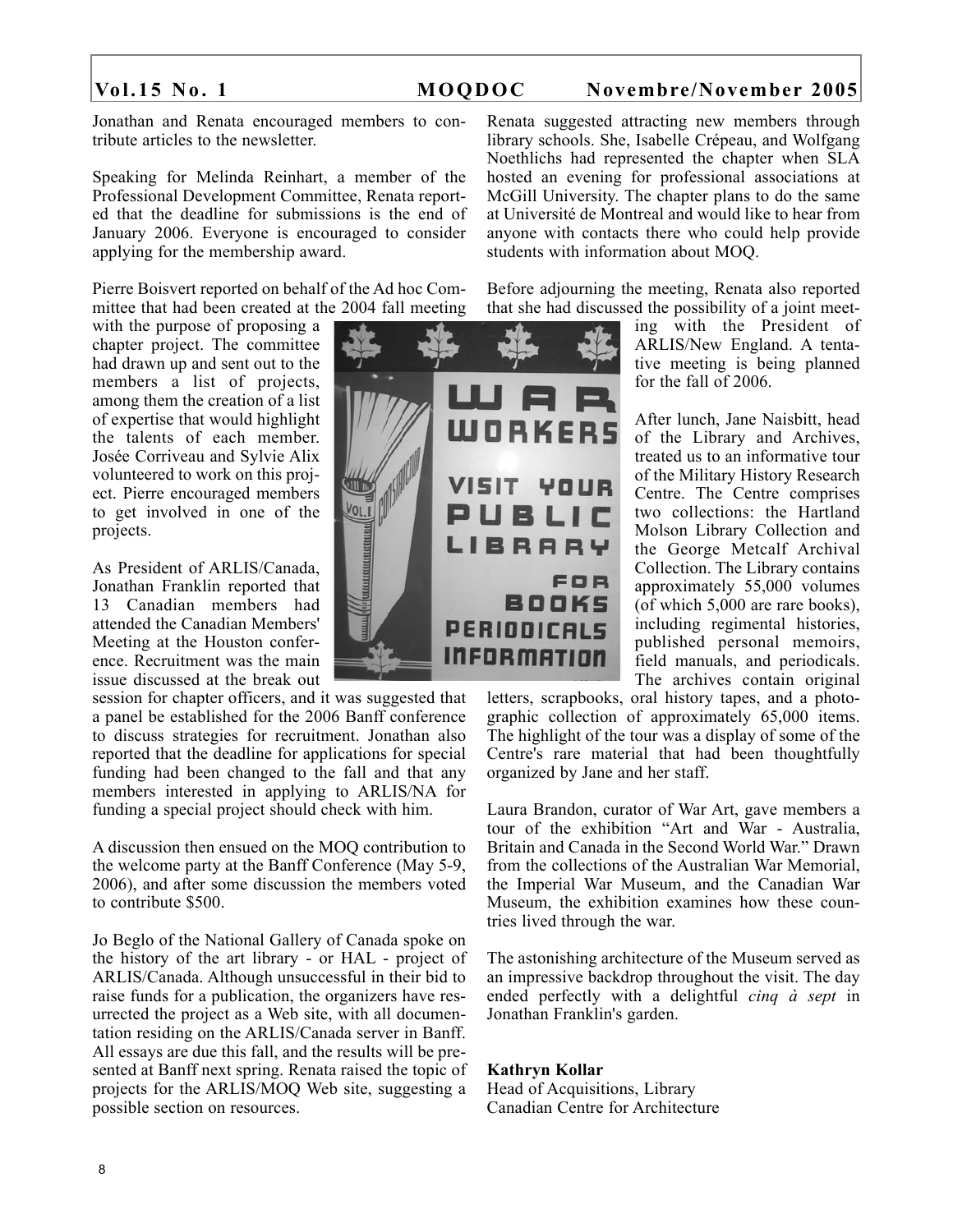# **Documents d'artistes Visits Artexte**

This summer, Artexte welcomed the Marseillesbased group Documents d'artistes to Montreal for a series of special activities that took place during the second week of June. Chief among these events were professional working sessions with the staff of our respective institutions, an exhibition held at a nearby artist-run centre, and public presentations that reflected upon the complex relationships between documentation and research, and between artistic and curatorial practices. François Dion, director of Artexte and coordinator of this event, hoped that an examination of the work of Documents d'artistes would help us to "reflect on our own activities within our community," and so "we have set out, in a spirit of dialogue, to share the competencies we have in common and to do so in such a way that the public can get involved in the process."1

Documents d'artistes is a non-profit organization founded in 1999 by Christine Finizio and Marceline Matheron to highlight the production of contemporary artists in the Provence-Alpes-Côte d'Azur (PACA) region of France. The following year Olivier Baudevin joined the organization and became its Web master (www.documentsdartistes.org). Although both Documents d'artistes and Artexte are dedicated to the collection, organization, and dissemination of information pertaining to visual art practices, the format, size, and scope of the two collections differ in significant ways. The collection of Documents d'artistes is almost entirely computerbased and is accessible through its online database, consisting of some 150 digital artist files, all of which promote the work of artists in the PACA region. Artexte's largely paper-based collection comprises over 17,000 catalogued publications, 6,500 artist files, and some 1,300 organizational files of various types.2 The collecting practices of Documents d'artistes are selective, contemporary, and reflective of the group's regional mandate, whereas Artexte strives to build an exhaustive collection of Canadian visual arts documentation from 1965 to the present. The highly focused nature of the Documents d'artistes collection has enabled the Marseilles group to devote much of its energy to the development of an information-rich electronic resource in collaboration with professional artists from the PACA region.

Earlier this year, Documents d'artistes established its own information centre, and so our three visitors were especially interested in learning how we organ-

ize our physical resources and make them accessible to researchers. Conversely, the staff at Artexte wanted to learn more about our colleagues' collaborative approach towards the creation of artist files, as well as the strategies they use to develop this collection. During the course of our first encounter we discussed the processes through which Documents d'artistes selects their artists. Submissions are received and reviewed annually, after which the coordinators present them to a committee of six to eight specialists in contemporary art. Committee members include art critics, curators, art historians, professors, artists, and collectors. Selected artists work closely with Baudevin to develop their individualized artist file a process that can take anywhere from a single day to six months, depending on the technical requirements of each artist.

A quick survey of the Documents d'artistes Web site shows that participating artists work in a range of disciplines, although typically each artist file is broken down into three standard sections: bibliography, artist's statement, and works (visual or multimedia documentation). The complexity of the artist files and their content is determined by the artists themselves, although Finizio, Matheron, and Baudevin provide editorial advice and technical support to maintain the intellectual and professional integrity of the Web site. This working relationship between the coordinators and the participating artists has led to a unique collection of files that are rigorous in content but not necessarily rigid in style. In some instances, the dossiers are playfully unconventional as they blur the boundaries between art and documentation.

Our first working session also touched upon the organization of electronic artist files versus paperbased ones, the effectiveness of Web sites as research tools, and the inherent demands of maintaining these resources. The goal of our second meeting was to reflect upon each organization's place within its respective community. Both groups raised a number of questions regarding the improvement of public service and outreach, but we also acknowledged the difficulty in gauging the impact of our efforts on our clientele. We also discussed the differences between funding sources in Canada and in France, employment opportunities for artists living in each country, and the network of artist-run centres in Canada.

Although our working sessions took place behind closed doors on the premises of Artexte, the more public-oriented activities that made up the Artexte-Documents d'artistes event were held at Galerie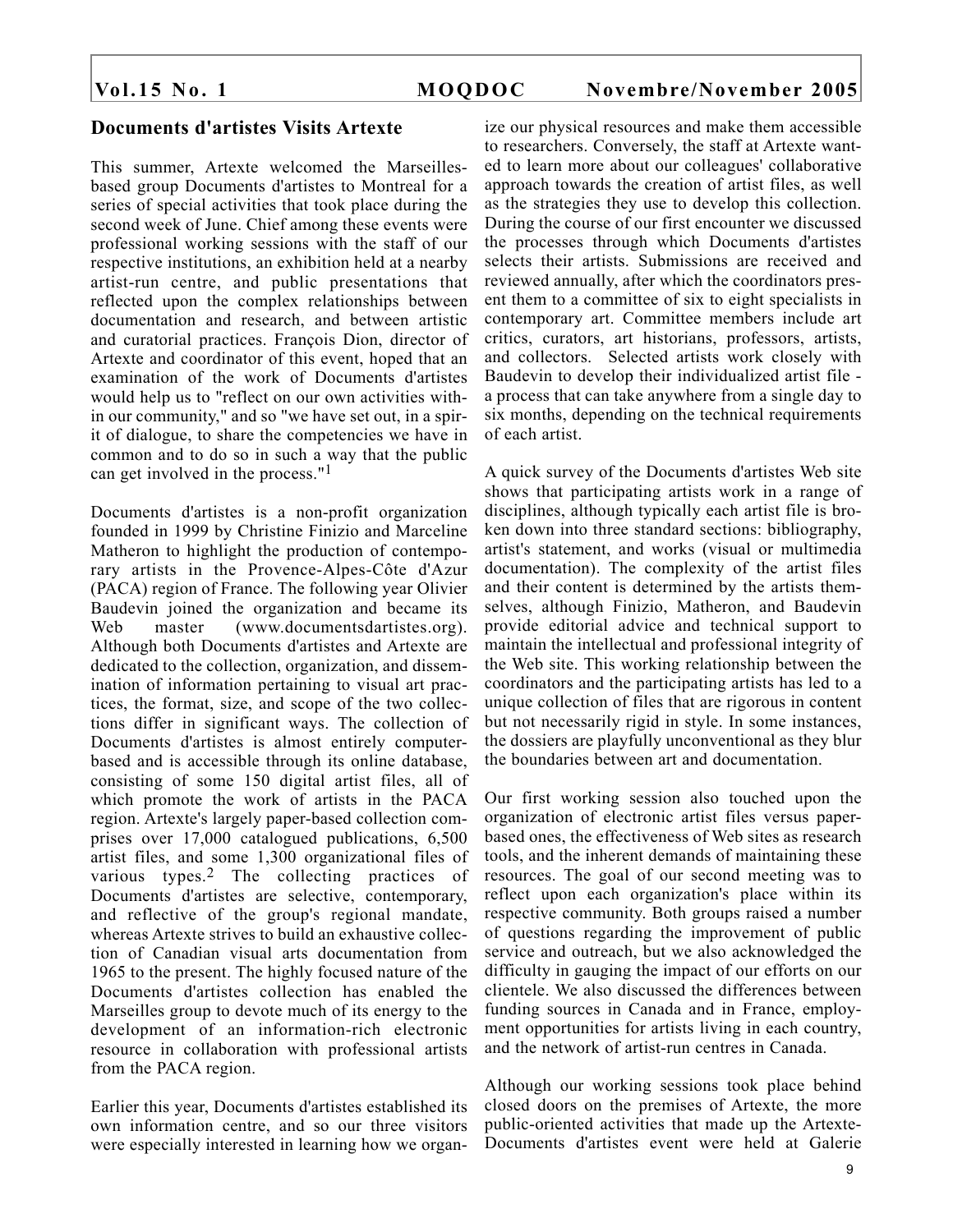Optica in the nearby Belgo Building.3 Those activities included a four-day exhibition that showcased a wide array of Documents d'artistes materials dispersed throughout the gallery, including posters, artist's books, videos, catalogues, and related ephemera. The non-linear installation encouraged visitors to approach the various documents according to their own interests. Visitors could also consult printed copies of the artist files and navigate the Documents d'artistes Web site, which was made accessible in the gallery through the use of a video projector and an Internet connection. The exhibition also featured the work of one of the members of Documents d'artistes, Anne Pesce, whose entrancing video of rolling landscapes, entitled *Island* (2004), was projected onto one of the walls of a secondary space adjoining the main gallery. Finizio, Matheron, and Baudevin were also on hand during the opening hours of the exhibition to meet the public, discuss the work of their organization, and answer questions about the documents on display. Their role as facilitators greatly contributed to the success of the exhibition.

The third component of our project involved a series of talks that took place at Optica on three consecutive evenings during the week of the exhibition. Two Montreal-based curators and one visiting artist were invited to speak about the importance of documentation and research in relation to their own curatorial or artistic practices. The first speaker was Jean-Claude Rochefort, an art critic and curator who has conducted extensive research on the work of the artist Raymonde April and who curated an exhibition of her art in 2004. Rochefort spoke about the vital role that the Internet has played in his own study and interpretation of April's production, illustrating his point by giving a virtual tour of the artist's work on a Web site he developed with Vox: centre de l'image contemporaine (www.voxphoto.com). Rochefort's interest in presenting April's art in this way was marked by a curiosity in seeing how her photo-based oeuvre would be experienced differently in a digital format.

In the second presentation, the French artist Sandrine Raquin talked about her artistic production, referring to its dissemination through exhibitions, public commissions, and the Internet. Raquin's work includes painting, drawing, photography, video, and public art. The work refers to systems of signs inspired by graphic representations such as charts, maps, and graphs, although the artist transforms these everyday

sources in untraditional and unexpected ways. Raquin noted how the staff of Documents d'artistes proved to be invaluable in helping her to organize her production into digital and multimedia-based formats, thus making it accessible to a broad, Internetusing audience.

The art historian and independent curator Marie Fraser was the final presenter in the series of talks. She spoke at length of certain curatorial approaches that distinguish European curators from their North American counterparts. Her discussion of first-hand experience in organizing exhibitions in Canada and abroad revealed her particular interest in narrative and relational art, public and private spaces, memory, and identity. Fraser also talked about the ways in which she researches exhibitions, how this research develops into published texts, and how she builds close professional relationships with the artists she curates.

This final point, that of connections made between art professionals from various disciplines, echoes a theme that ran throughout the three presentations and that was also touched upon by the coordinators of Documents d'artistes, whose work with selection committees and the artists of the PACA region has led to highly rewarding experiences. Our own professional working sessions also demonstrated how two related but distinct organizations could mutually benefit by raising questions about collection development, research, and documentation. The dialogue between Artexte and Documents d'artistes did not end with the conclusion of our weeklong activities. Rather, it remains an open-ended conversation, one that we hope will be continued in Marseilles in the coming year.

# **John Latour**

Documentaliste Artexte, Centre d'Information

### **Notes**

1. François Dion, "Artexte invite / hosts Documents d'artistes." *Artexte info,* 6 (May 2005).

2. Artexte's bibliographic catalogue is accessible via the Internet at www.artexte.ca/.

3. For more details regarding these activities, visit Galerie Optica's Web site at www.optica.ca/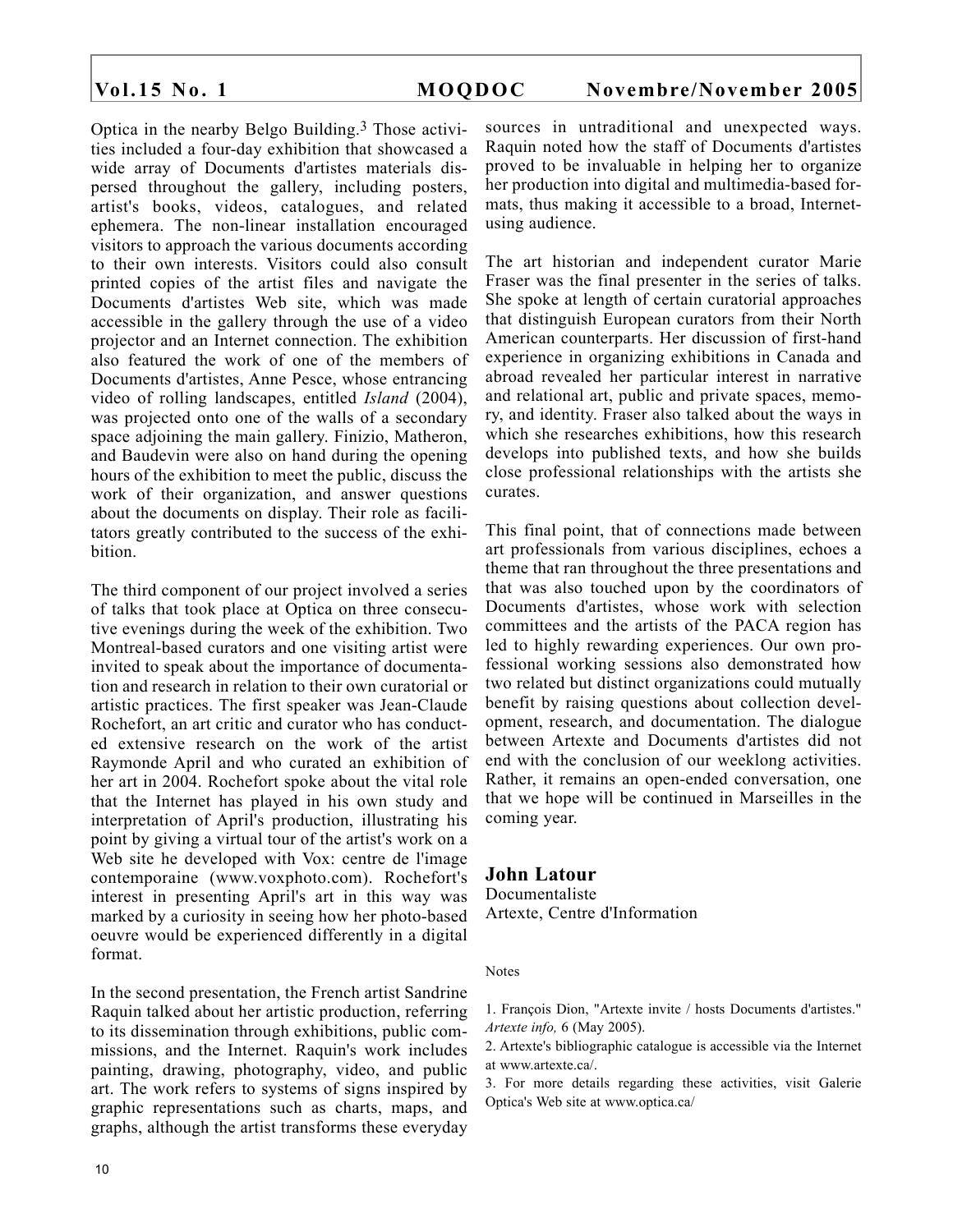### **Découvrir la Jordanie d'il y a 3000 ans : les fouilles de Khirbat al-Mudayna**

*Durant l'été 2005, Isabelle Crépeau a participé à la septième saison de fouilles archéologiques du projet Wadi ath-Thamad, Jordanie. Ce compterendu s'attarde sur le système de fortification, le lieu de culte et la production de textile d'une ville Moabite.*



Figure 1: vue aérienne du tell ovale situé le long du Wadi ath-Thamad.

Depuis dix ans, une équipe canadienne dirigée par Michèle Daviau,<sup>1</sup> a entrepris de faire la lumière sur les habitants d'une petite ville situé le long du Wadi ath-Thamad, petit fleuve bordé de verdure et de lauriers roses qui se jette dans la mer Morte. Mis à part les textes de la Bible et celui trouvé sur la stèle de Mesha,2 on connaît peu l'histoire ancienne de Moab. C'est pourquoi les archéologues ont choisi ce site datant de l'âge de Fer, avec l'objectif de contribuer à la reconstitution de la ville, de l'organisation sociale, religieuse et économique des habitants appartenant au peuple Moabite.3

Situé à une cinquantaine de kilomètres au sud d'Amman, le tell<sup>4</sup> de forme ovale, mesure 85 x 140m. On le retrouve sur une surface élevée, ceinturé d'un double mur de fortification, séparé par une digue de terre (fig. 1).Une porte à tenailles à six chambres défendait la ville (Fer II, 800-600 av-JC). L'ensemble comprenait une tour et deux unités de trois pièces face à face, séparées par une allée principale. Les pièces étaient recouvertes d'un toit sur lequel on avait construit un deuxième étage. Il s'agit d'un système de défense typique de l'époque,5 plus petit, mais tout à fait semblable aux portes des villes de Gezer, Meggido, Hazor et Lachish (Israël). La rue était pavée et, entre les pièces, se trouvaient des bancs de pierre et le drain principal.

Derrière l'entrée, un petit sanctuaire a été découvert. Selon les archéologues ce lieu de culte était rare à l'époque. Dans la région, seules les villes de Arad, Tel Dan et Jérusalem avaient un temple. Le sanctuaire de Wadi ath-Thamad possède peu de meubles et d'objets à l'exception de bancs en pierre insérés le long des murs et de trois autels en calcaire dont deux font maintenant partie de la collection du musée de Madaba. Un des autels a la forme d'un candélabre et porte une inscription en langue moabite 6"Autel à encens fait par Elishama pour Yasaph, fille de Awwat " (fig.2).



Figure 2 : inscription en langue Moabite, autel pour brûler l'encens, 8e siècle av-J.C.

Un autre peint de losanges noirs et rouges, servait à des fins de libation (fig.  $3$ ).

À l'intérieur d'une série de bâtiments qu'on pense être une fabrique de textile, les archéologues ont réuni une quantité étonnante de poids utilisés lors du tissage.



Figure 3 : autel pourlibation.

Il est permis de croire que les habitants de la ville se spécialisaient dans la production commerciale de tissus comme le lin, la laine et autres textiles fabriqués à l'aide de fibres provenant de plantes qui poussaient le long du wadi. Lors des fouilles de l'été 2004, on a recueilli plus de 200 poids pour des métiers à tisser, quelques échantillons de tissus et des fragments de meubles en bois. Depuis l'époque néolitique, l'homme fabrique des couvertures, des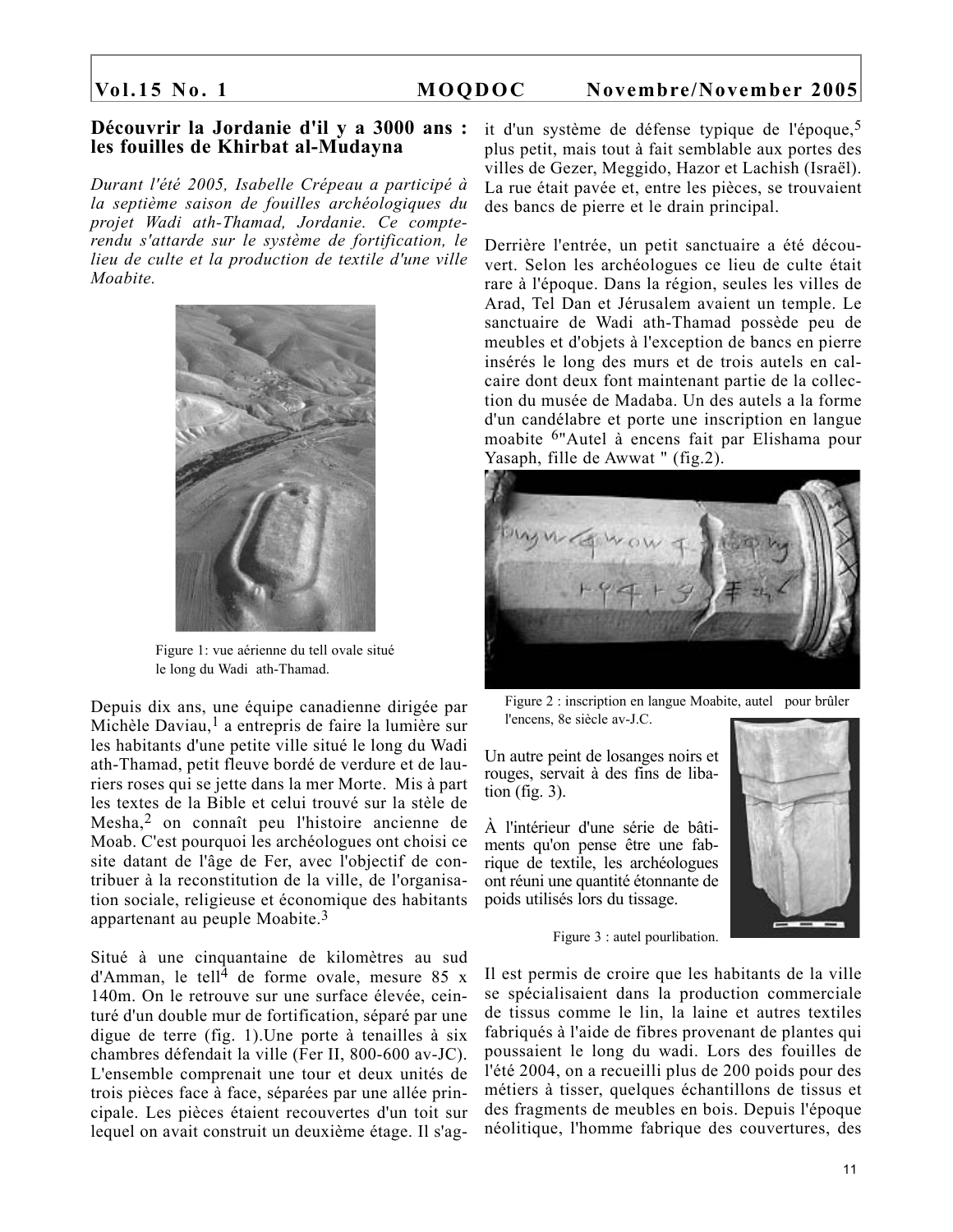rideaux, etc. dont les motifs et les couleurs définissent le statut social et la richesse. Cependant, peu de pièces de textile ont résisté à l'usure du temps et aux conditions climatiques. Les poids retrouvés ont la forme d'un beigne et sont fait d'argile non cuite ou en pierre (Fig. 4).

Leur masse varie de 100 à 400 grammes. Suspendus au bout des fibres du métier à tisser vertical, ils permettaient au tisserand de bouger ces fibres. Ainsi, on arrivait à créer différents motifs.



Figure 4 : poids d'argile non cuite utilisés lors du tissage.

De petits morceaux de minéraux de couleur et de grands bassins de calcaire peu profonds servaient à la teinture des tissus. Mais pourquoi une ville Moabite se spécialisait-elle dans le tissage? Michèle Daviau avance l'hypothèse que la production de textile était peut-être un nouveau commerce avec les Mésopotamiens du nord.

Plusieurs questions comme celle-ci restent sans réponse. Par exemple, quel était le nom de l'agglomération? Où était le chemin qui conduisait à la porte de la ville? Comment se fait-il qu'à l'endroit où l'on croyait trouver ce chemin, des silos datant d'une époque antérieure sont mis à jour? Et pourquoi avoir choisi de construire l'entrée principale de la ville sur ces silos? Les fouilles menées depuis 1996 suscitent encore des interrogations. Il est difficile d'estimer le nombre d'années qu'il faudra pour reconstituer l'histoire de cette ville Moabite et pouvoir faire des liens avec l'histoire de ce peuple et celle de la région. Comme le dit si bien Gisèle Piédalue, archéologue à Parcs Canada, ce ne sont pas que les artefacts et les murs de pierre que les archéologues mettent en avant mais une

époque dans ce qu'elle a de plus humain.

La saison 2005 s'est déroulée du 16 juin au 1er août et a réuni une cinquantaine d'étudiants et d'archéologues provenant du Canada, des États-Unis, des Pays-Bas, de l'Autriche, de l'Iran, de l'Irak et du Mexique. L'équipe sénior était composée de Dr. Michèle Daviau, (Wilfrid Laurier University) Dr. Robert Chadwick (Bishop University), Dr Margreet Steiner (Université de Leiden), Dr Noor Mulder-Hymans (Université de Maastricht), Dr Margaret A. Judd (Université de Pittsburg), Dr. Michael Wiegel (Catholic University of America). Le projet, en partie financé par ces universités, était aussi appuyé par le Département des antiquités de Jordanie. L'équipe logeait à Madaba à la pension Lulu, aux hôtels Black Iris et Mariam. Les artefacts recueillis restent la propriété de la Jordanie. Certains seront étudiés ou reconstruits au laboratoire d'archéologie de l'université Wilfrid Laurier à Waterloo. D'autres seront conservés à l'American Center for Oriental Research (ACOR) à Amman. Les objets les mieux préservés seront exposés au musée de Madaba.

### **Isabelle Crépeau**

Bibliothécaire adjointe, Acquisitions Canadian Centre for Architecture

### Sources consultées :

Chadwick, Robert; Daviau P.M.; Steiner, Margreet. "Four seasons of excavations at Khirbat al-Mudayna on Wadi ath-Thamad, 1996-1999". *The Annual of the Department of Antiquities of Jordan*, XLIV, 2000, p 257-270.

" Excavation history "

http://www.wlu.ca/page.php?grp\_id=296&s\_id=758&sb\_id=123 1&p\_id=849

Textile in archaeology. Conférence par Jeannette H. Biertien, Madaba, Jordanie, 11 juillet 2005.

Finlay, Hugh. *Syrie, Jordanie*. Paris : Les Éditions Arthaud, 1989.

Autres sources d'intérêt :

American Center for Oriental Studies - ACOR : http://www.bu.edu/acor/

Important centre de recherche archéologique, social et scientifique à Amman, Jordanie.

*10 000 Jahre Kunst und Kultur aus Jordan: Gesischter des Orients*. Verlag Philipp von Zabern, 2005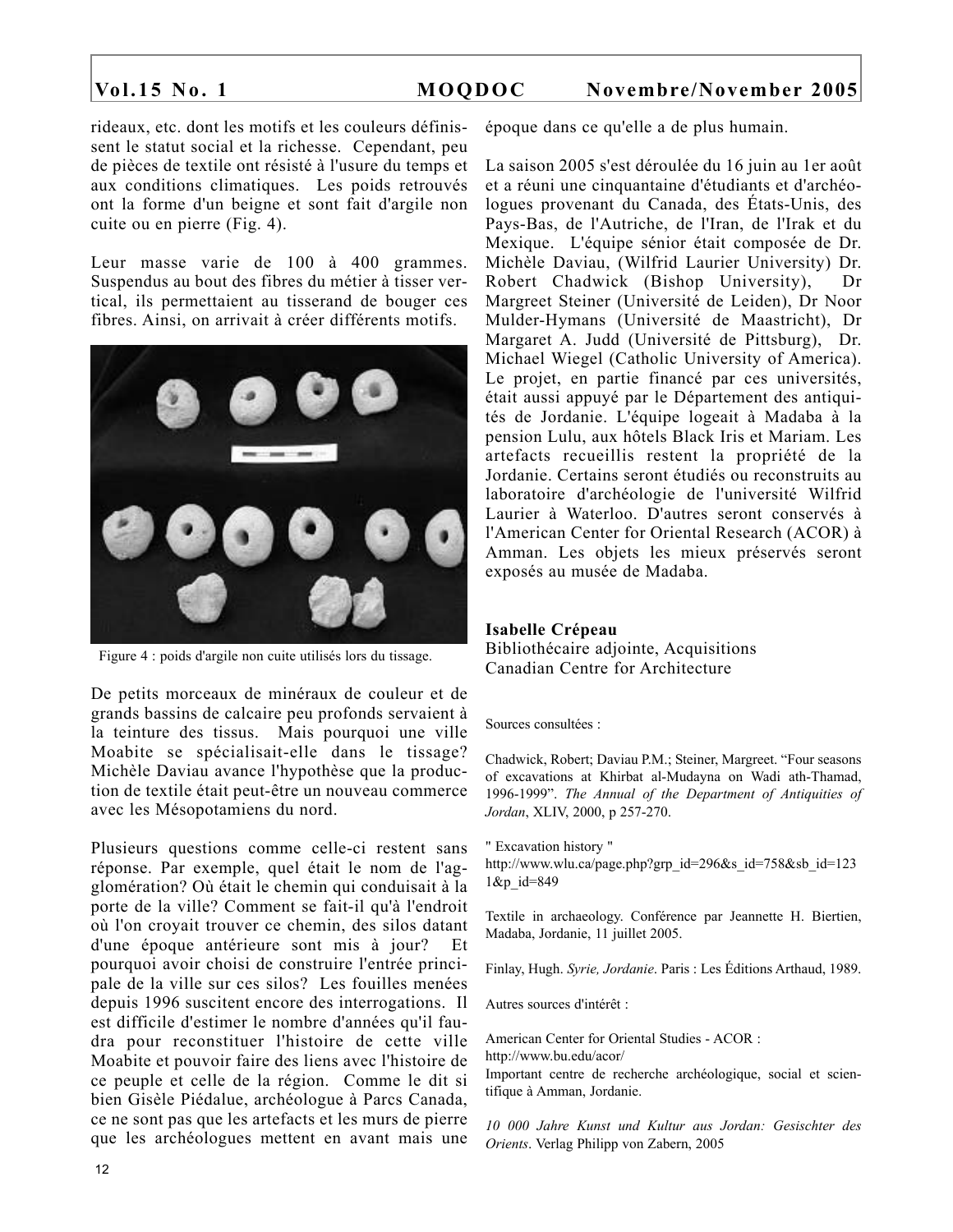Catalogue d'exposition donne l'occasion d'apprécier la riche histoire culturelle et artistique de cette région et qui présente de merveilleuses découvertes archéologiques. L'exposition s'est tenue à Berlin et à Bonn durant l'automne 2004 et l'été 2005. Texte allemand avec résumés anglais.

Notes:

1. Michèle Daviau est professeure au département Archaeology and Classical Studies de Wilfrid Laurier University à Waterloo (Ontario).

2. Stèle de Mesha ou Pierre Moabite, pierre inscrite datant de 850 av J.-C. qui donne le détail des batailles du roi du pays de Moab, Mesha , avec les rois d'Israël.

3. Peuple qui habitait à l'est de la mer Morte.

4. Au Proche-Orient, colline artificielle formée par les ruines superposées d'une ville ancienne (Larousse).

5. Le mur et l'entrée mesurent 15.3m de longueur par 15m de largeur.

 $\frac{1}{2}$  ,  $\frac{1}{2}$  ,  $\frac{1}{2}$  ,  $\frac{1}{2}$  ,  $\frac{1}{2}$  ,  $\frac{1}{2}$  ,  $\frac{1}{2}$  ,  $\frac{1}{2}$  ,  $\frac{1}{2}$  ,  $\frac{1}{2}$  ,  $\frac{1}{2}$  ,  $\frac{1}{2}$  ,  $\frac{1}{2}$  ,  $\frac{1}{2}$  ,  $\frac{1}{2}$  ,  $\frac{1}{2}$  ,  $\frac{1}{2}$  ,  $\frac{1}{2}$  ,  $\frac{1$ 

6. Dialecte hébreu

# **Canadian Conservation Institute Library Canadian Conservation Institute**

CCI is a Special Operating Agency (SOA) within the Department of Canadian Heritage (PCH). A national centre of excellence in heritage preservation, the Institute is committed to preserving Canada's rich material cultural heritage and supporting conservation and heritage practices and institutions across Canada. It was created in 1972 to promote the proper care and preservation of Canada's movable cultural property and to advance the practice, science, and technology of conservation.

CCI is the Government of Canada's principal program for research, service delivery, and training in the field of heritage conservation. The Institute offers a wide range of conservation and preservation services to clients such as heritage institutions (museums, art galleries, libraries, and archives); museum, archival, archaeological, and conservation associations; heritage agencies; university and college conservation and museology training programs; and public authorities and religious organizations with collections accessible to the public.

CCI collaborates on research with conservators and conservation scientists around the world, and shares its knowledge through scientific papers, presentations, and workshops in Canada and internationally. The Institute's primary research focus is to develop realistic solutions for conservation issues in Canadian collections. The majority of CCI research is applied scientific research that is undertaken to answer conservation questions; it results in new knowledge of treatments or collections based on an accumulation and interpretation of scientific data.

CCI provides services to heritage institutions, archives and art galleries, as well as to government departments and others who have collections accessible to the public. Our services are based on the knowledge gleaned from our research and development as well as through client interaction in training and development activities.

The Institute's conservators assess, treat, and provide guidelines for the continued care of objects that represent Canada's national identity and many diverse cultures. Expertise is available in textiles, fine arts, works on paper, decorative arts and furni-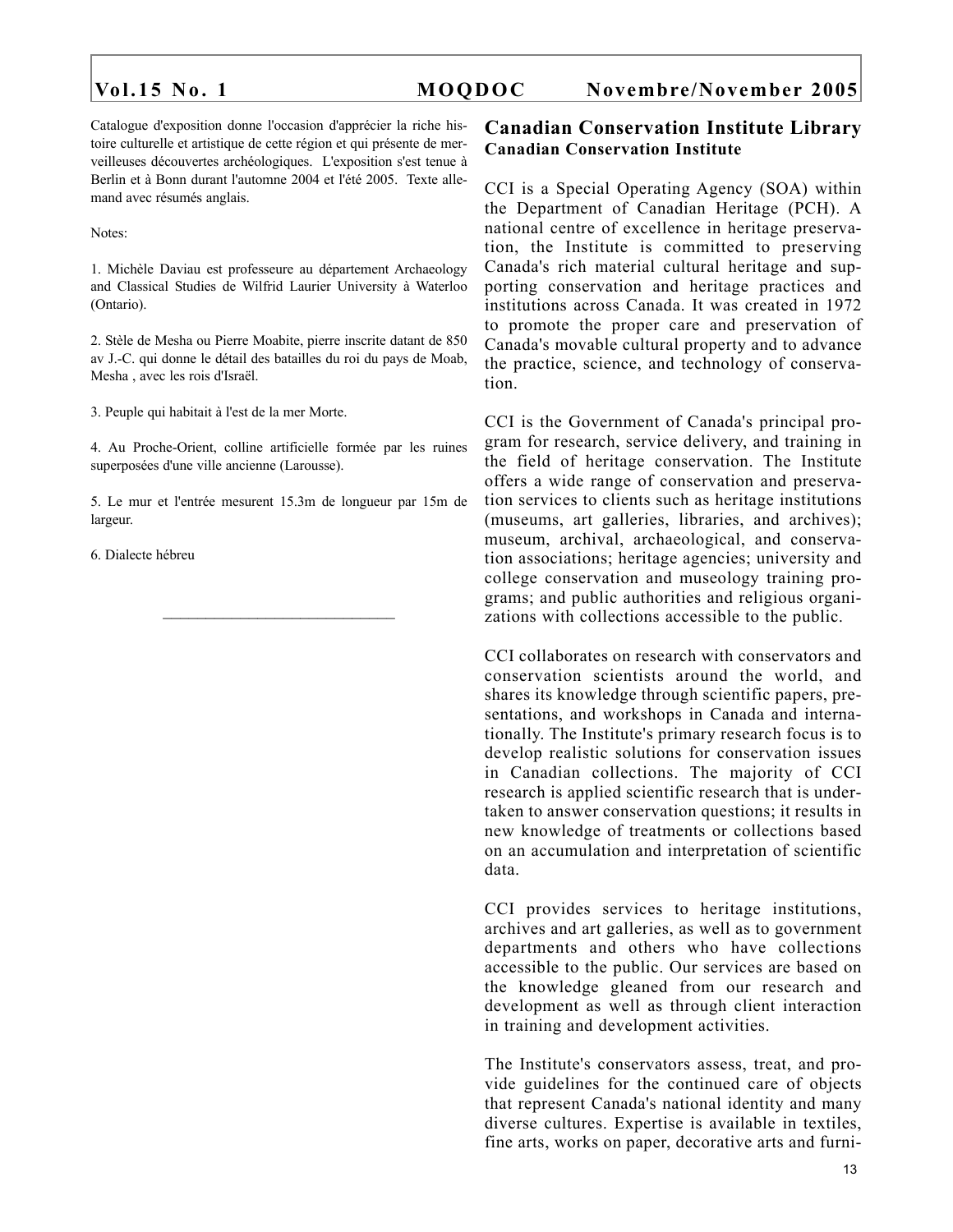ture, archaeological objects, ethnographic objects, and industrial collections. Treatment projects often require the expertise of both conservators and conservation scientists.

CCI also undertakes technical assessments of facilities in support of PCH programs such as the Museums Assistance Program, the Movable Cultural Property Program, Cultural Spaces Canada, and the Canada Travelling Exhibitions Indemnification Program. In addition, the Exhibit Transportation Services (ETS) section of CCI provides specialized transportation services and storage facilities for Canada's museums, archives, and galleries.

CCI's educational initiatives are key to sustaining a high level of expertise in conservation in Canada. Every year, the Institute offers a variety of workshops for heritage professionals, staff, and volunteers. Workshops provide a forum for sharing the results of CCI's current research and conservation practices with the heritage community, while simultaneously learning about the needs and concerns of those who work in heritage institutions.

CCI's publication program is designed to provide practical information as well as leading-edge scientific knowledge to conservation professionals, collections managers, and others working in heritage institutions, archives, and art galleries.

### **The CCI Library**

### **Collection**

The CCI Library houses one of the largest literature collections in the world for conservation of cultural property and museology (the study of the organization, management, and function of a museum). It has been collecting conservation literature since 1972, and museology literature since 1988. In addition, the Library collects scientific literature to support the research being done at the Institute. The collection includes materials in English, French, and most European languages (to a lesser degree).

The CCI Library holds some 13,000 monographs, 800 serials (of which 437 are active titles), and 245 audiovisual materials such as audiocassettes, videos, and CDs. Included in these holdings are many conference proceedings, in which some of the most important literature in the broad field of conservation

is published and which are often difficult to obtain. In addition, there are more than 15,000 "reprints," mostly photocopied articles that are held for consultation only.

There is also a small collection of "rare" books related to older materials and techniques of interest to conservators and scientists. Some museology documents, such as Smithsonian Institution annual reports, date from the 1800s. To the conservation professional, old literature is just as important as current literature - and it is often quite a challenge to locate some of the documents that are required.

# **Services**

The CCI Library provides interlibrary loans to libraries in North America and to heritage institutions such as museums, archives, and cultural centres within Canada (even if they lack a library). In addition, the Library sends photocopies of articles to clients anywhere in the world. Loans and photocopies are sent free of charge within Canada and for a nominal fee outside Canada.

Information about the CCI Library collection and holdings is accessible to libraries and heritage institutions around the world through the CCI Web site (www.cci-icc.gc.ca); through listings in AMICUS (Canada's national catalogue); and through the records contributed to two international bibliographic databases (BCIN for conservation literature and BMUSE for museology literature).

From April 2004 to March 2005, CCI Library provided 595 loans and photocopies to external libraries and other clients, and borrowed 193 documents for internal clients. During that time, 710 documents were circulated to internal clients.

The Library provides reference services to both internal and external clients. For CCI staff, current awareness services and fee-based STN database searches are also offered.

### **Catalogue**

The Library has recently converted its cataloguing system from Sydney Plus to Inmagic, which is more flexible. Access is available in both English and French. English subject headings are used for English material, French subject headings for French material, and subject headings in both languages for bilingual material. For documents published in lan-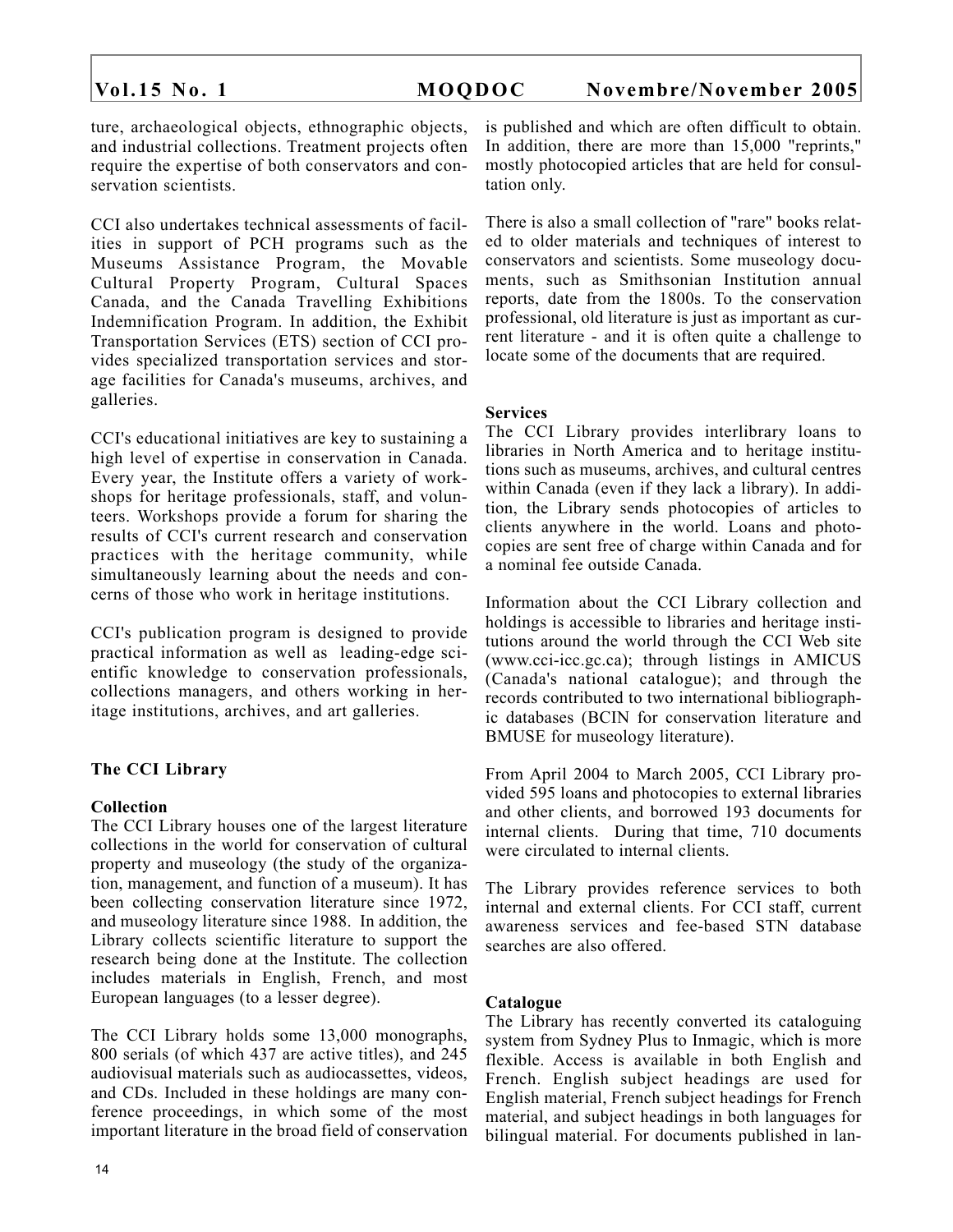guages other than English or French, subject access is provided in English.

The Library's catalogue is available online through the CCI Web site (www.cci-icc.gc.ca). CCI staff can link to the catalogue from their individual workstations. Visitors to the library can use three public access computers.

In the future, the CCI Library will be posting monthly acquisitions lists and similar reports on the Web site directly from the catalogue.

### **Staff**

The Library staff consists of four people: Joy Patel, Manager Vicki Davis, Reference Librarian Sumi Grover, Cataloguer Lucie Forgues, Acquisitions and Loans Coordinator

### **Clientele**

The CCI Library supports the work being done by CCI staff - some 80 conservators, conservation scientists, and support personnel. In addition, Library staff assist the students and teachers of conservation and museology training programs such as the Master of Art Conservation program at Queen's University, the Applied Museum Studies program at Algonquin College of Applied Arts and Technology, the Collections Conservation and Management and the Museum Management and Curatorship programs at Sir Sandford Fleming College, the Techniques en muséologie program at Collège Montmorency, and the Maitrise en muséologie at the Université de Québec à Montréal and Université de Montréal.

Conservation and heritage institution professionals across Canada and around the world also consult the Library in person, by telephone, and by e-mail. Those interested in the subject matter appreciate the convenience of having conservation practice, conservation science, and museum studies all represented in one location.

### **Databases**

The CCI Library has participated in the development of two international bibliographic databases.

The conservation bibliography, BCIN (www.bcin.ca), was launched in 1987 as a subscription database through the Canadian Heritage Information Network (CHIN). It became available on its separate Web site, free of charge, in 2002. Eight libraries and documentation centres around the world have contributed more than 200,000 records to the database. Access is available in either English or French, but the indexing is mostly in English, as BCIN was initially a project of the Getty Conservation Institute in Los Angeles.

The museology bibliography, BMUSE, was initiated by the CCI Library in 1990 and launched in 1992 (with the International Council of Museums as a partner) as one of CHIN's subscription databases. It became available free of charge in 2002 as one of the "Reference Library" selections of CHIN (www.chin.gc.ca). BMUSE indexes museology literature in English and French from around the world (both English and French keywords are now used for journal articles) and includes more than 33,500 records.

### **CCI Building Renovations**

CCI's building has been undergoing extensive renovation since 2003. As part of this process, the Library was closed for 11 months while the space was redesigned. The improved, more functional space includes new furniture and an electrically powered mobile shelving system, which has doubled the storage capacity.

We would welcome visits and contact from colleagues - and perhaps even an ARLIS MOQ meeting in the near future.

| Address: | 1030 Innes Road<br>Ottawa ON<br>K1A 0M5<br>Canada |
|----------|---------------------------------------------------|
| Tel:     | (613) 998-3721 ext. 157                           |
| Fax:     | $(613)$ 998-4721                                  |
| E-mail:  | cci library@pch.gc.ca                             |

### **Vicki Davis**

Reference Librarian Canadian Conservation Institute Library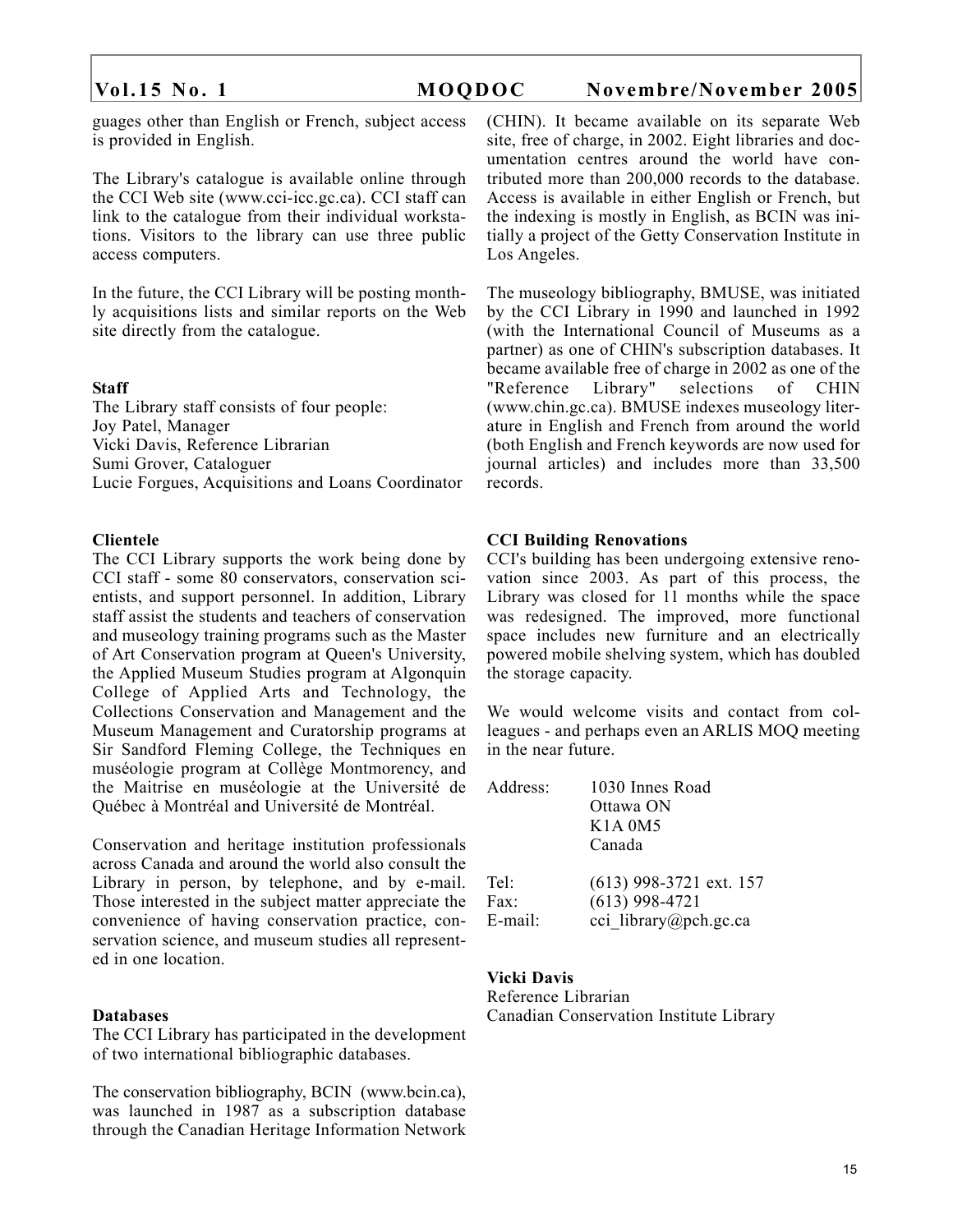# **Bibliograph : une nouvelle bibliothèque à Montréal**

N'est-il pas rare de tomber sur une nouvelle qui vous met de bonne humeur, une idée originale qui vous fait croire qu'il reste encore une place pour le style " nouveau-genre " dans le monde du livre et des bibliothèques?



Le quotidien montréalais *The Gazette* publiait en juillet dernier, un article sur une bibliothèque insolite, Bibliograph. Il s'agit de la première bibliothèque bilingue (anglais-français), spécialisée dans les livres " zines " : petites publications indépendantes souvent faites à la main et issues de l'underground artistique.

Les trois co-locataires Emily Bodenberg, Anna Levanthal, Kate Whitehead, et leur amie Alphie Primeau1 ont amassé une collection de zines si importante qu'elle encombrait littéralement leur appartement. Après avoir obtenu une subvention de \$5000 du Gouvernement du Québec, elles ont ouvert une salle de lecture dans un loft du quartier Mile-End à Montréal. Leur but : faire connaître ces publications et établir un lien entre les concepteurs de ces livres et le public.

En fréquentant Biblio-graph, il sera possible d'assister à des conférences d'artistes, des lectures publiques, des projections de films, des ateliers mensuels sur la réalisation de livres et autres formes de productions médiatiques indépendantes.

Un des zines les plus populaires, considéré comme l'un des meilleurs au Canada, s'intitule Fish Piss. Il s'agit d'un mélange éclectique réalisé par de jeunes artistes et écrivains canadiens à l'esprit créatif et

marginal. Les sujets abordés touchent la musique, la culture, l'histoire et les préoccupations politiques et sociales.

Ils sont exprimés sous diverses formes dont la bande dessinée.

Vous aimeriez créer un zine? Qu'à cela ne tienne!

Quelques zines disponibles chez Bibliograph.





Bibliograph accepte vos publications sans les sou-mettre à un comité de sélection.

Elles seront répertoriées et classées dans la collection permanente de la bibliothèque ou, si vous préférez, vendues

en consignation.

### **Isabelle Crépeau**

Bibliothécaire adjointe, Acquisitions Canadian Centre for Architecture

Bibliograph est située au 5333 rue Casgrain, bureau 1202

Ouvert les samedis, lundis et mardis de 12h00 à 18h00.

http://www.bibliograph.ca

Notes

1. Emily Bodenberg anime une émission à la station de radio communautaire CKUT. Anna Levanthal est professeur d'anglais. Kate Whitehead est costumière et décoratrice de théâtre. Alphie Primeau travaille au service d'assistance technique dans une compagnie de services.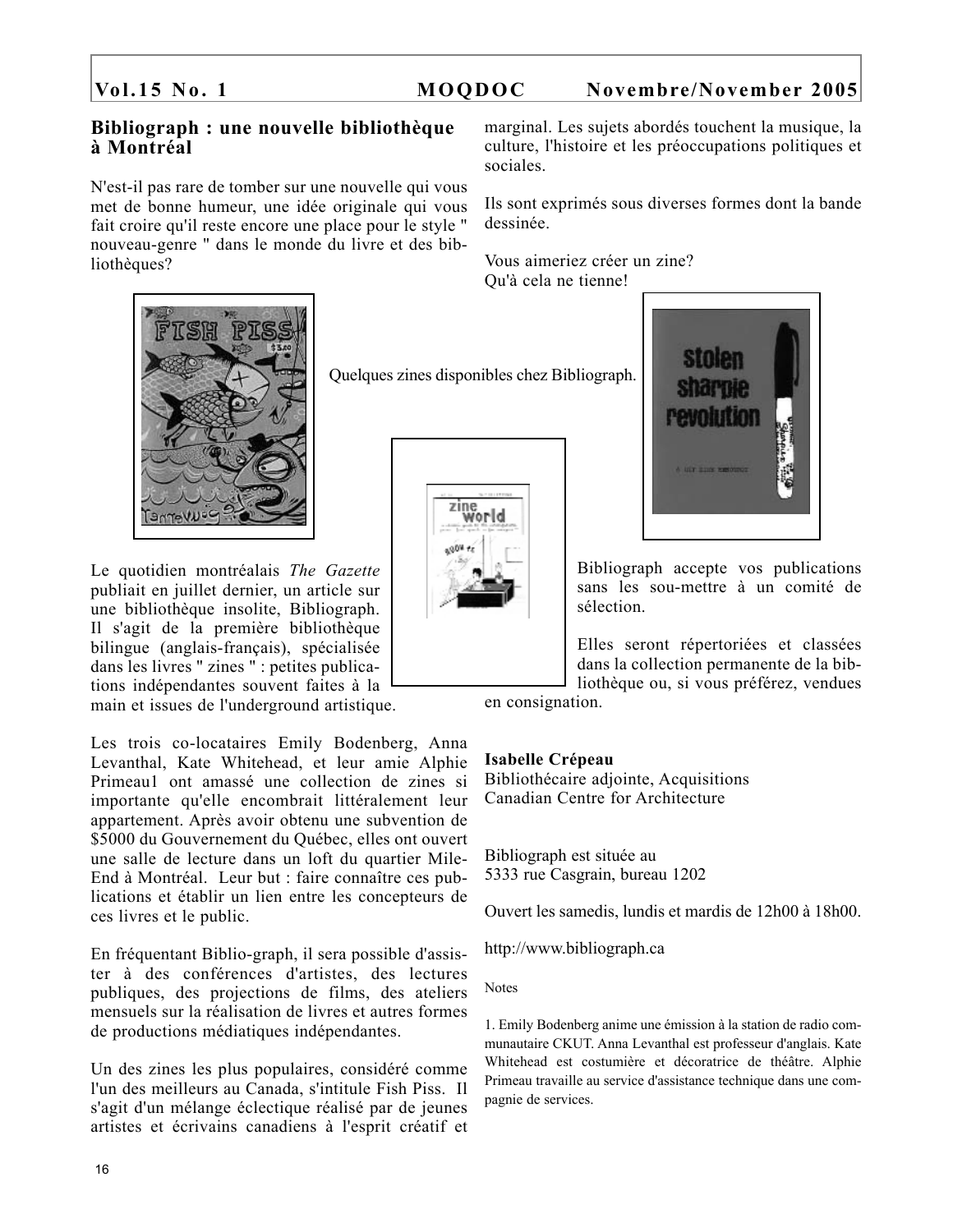# **Perspective on the Conference Planning Advisory Committee, ARLIS/NA**

Planning the ARLIS/NA annual conference is no easy task, as I discovered when I attended this year's Conference Planning Advisory Committee (CPAC), which laid the groundwork for the forthcoming conference in Banff May 5-9, 2006. CPAC is reorganized from three groups of people: local co-chairs who change every year and who are responsible for programme and local arrangements in the region where the conference is to be held (Marilyn Nasserden, Jill Patrick, James Rout, and Kathy Zimon will be the co-chairs at Banff); key members of the Executive Board of ARLIS/NA who oversee the process: the incoming and outgoing presidents and, especially important, the treasurer (they attend two or even three CPAC meetings over the course of their tenure); and permanent members who attend every year: the Headquarters staff, who are all Canadians, based in Ottawa and Calgary (they are the experts in conference planning). The Committee also benefits from several other sources: the Conference Planning Manual, posted on the ARLIS/NA Web site and reviewed every year by the conference organizers on the basis of their experience (they also write a formal report); personal contacts with the organizers of the 2005 Houston conference; and conference evaluation forms submitted by the previous year's attendees (they ensure that the direction taken by conference planners remains responsive to the changing concerns of members).

The conference programme is entirely in the hands of ARLIS/NA members. The Banff programme cochairs, Marilyn Nasserden and Jill Patrick, had done an excellent job before the meeting, entering nearly 70 proposals for sessions into a spreadsheet. The proposals had to be whittled down to a more realistic 40 or so, which involved several tough choices, including the omission of some desirable Canadian content; plenty remains, however, thereby ensuring the distinctiveness of the programme at Banff.

For the first time, the programme has been built around the recently approved ARLIS/NA Core Competencies for Art Information Professionals, as well as the new ARLIS/NA Strategic Plan, 2005-2009. The focus will be on networking and professional development opportunities for members, exhibitors, and conference visitors.

One day shorter than previous conferences, the

Banff conference will have the flavour of a professional retreat, making the most of the common areas and terraces, which provide ample comfortable nooks for conversations or impromptu meetings.

Every conference has its own logistical challenges. One of ours will be to ensure that on the final day of the conference busloads of members make their way, with luggage, from Banff to Calgary and enjoy the many tours on offer before catching their flights home.

One thing that CPAC could not organize in advance was the weather. On first day of our twoday meeting we were moved from Banff to Calgary because of "once-in-a-century" flash floods. In May the Rockies could have snow (one local ski field will still be open next May) but, whatever the weather, we are assured of an unforgettable conference.

### **Jonathan Franklin**

Canadian Representative to ARLIS/NA

# **Perspective sur le Conference Planning Advisory Committee d'ARLIS/NA**

Il ne faut pas avoir peur de mettre la main à la pâte quand on planifie la conférence annuelle d'ARLIS/NA, ce que j'ai compris en participant à la rencontre du "CPAC" cette année, où nous avons amorcé le processus pour la conférence du 5 au 9 mai 2006 à Banff. L'acronyme "CPAC" signifie Conference Planning Advisory Committee, et chaque année le comité est reconstitué à partir de 3 groupes de personnes.

Premièrement il y a les co-présidents qui sont responsables de la programmation et de la coordination locale dans la région où la conférence aura lieu. Ces derniers sont différents chaque année, et l'équipe de Banff comprend Marilyn Nasserden, Jill Patrick, James Rout et Kathy Zimon.

Deuxièmement il y a les membres clé du comité exécutif d'ARLIS/NA qui doivent surveiller le processus, les présidents nouveaux et sortants, et (très important) le trésorier. Ces participants se retrouvent à 2 ou même 3 rencontres du CPAC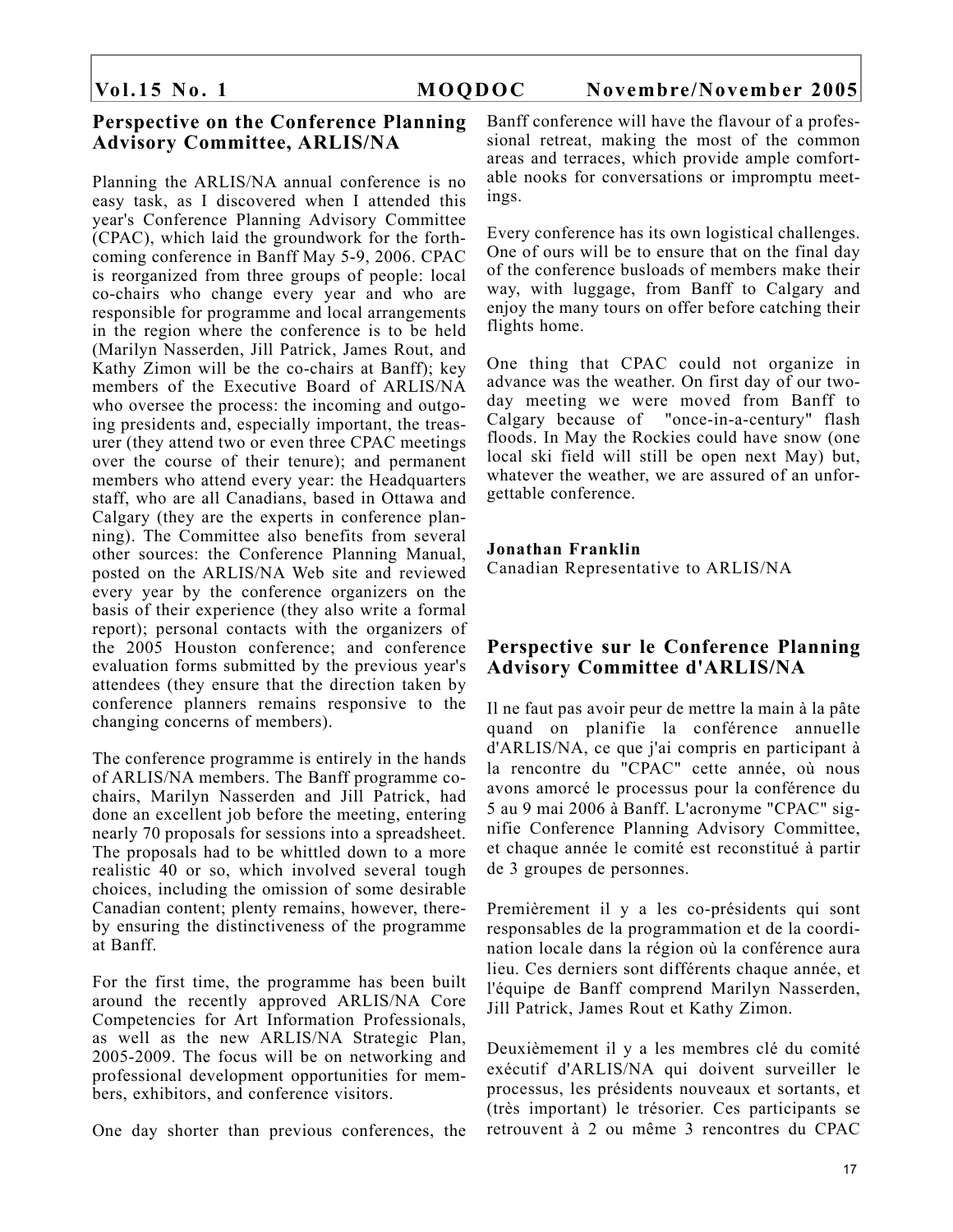pendant leur mandat. Et finalement nous avons les membres permanents du CPAC qui sont obligés de se présenter chaque année, c'est-à-dire le personnel du Q.G. Ce sont tous des canadiens, parce que leur point d'attache est à Ottawa et à Calgary, et ils sont les vrais experts en ce qui concerne les méchanismes de la planification des conférences.

Le CPAC est appuyé aussi par plusieurs autres intervenants : le "Conference Planning Manual", affiché sur le site Web d'ARLIS/NA et révisé chaque année par les co-présidents de la conférence de l'année précédente en fonction de leurs expériences; ils préparent aussi un rapport officiel. Nous avons profité de même des contacts en personne avec les co-présidents de la Conférence de Houston 2005. Finalement les formulaires d'évaluation remplis par les délégués à la conférence de l'année précédente assurent que la planification de la conférence tienne compte des préoccupations changeantes de nos membres.

Le programme de la conférence est entièrement entre les mains de membres d'ARLIS/NA. Les coprésidentes pour Banff, Jill et Marilyn, avaient déjà complété un travail phénoménal en compilant dans un tableur les presque 70 propositions pour des sessions. Nous avons du réduire tout cela à un chiffre plus réaliste, environ 40, ce qui a nécessité des choix difficiles, même le refus de contenu canadien (dont, néanmoins, il reste bien assez pour assurer une conférence distincte).

Pour la première fois le programme a été construit autour des "Core Competencies for Art Information Professionals", récemment approuvés, et aussi le nouveau plan stratégique, 2005-2009.

L'objectif premier sera le réseautage et les opportunités de développement professionnel pour les membres, les exposants et les visiteurs. La conférence sera écourtée d'un jour comparativement aux conférences précédentes, ce qui lui donnera l'aspect d'un remue-méninge professionnel, profitant au maximum des aires communes et des terrasses du Banff Springs Hotel, où se trouvent maintes niches confortables pour des conversations et des réunions improvisées.

Chaque conférence présente ses défis individuels. Parmi les nôtres, comment s'assurer que, lors de la dernière journée de la conférence, nos membres se rendent, avec leurs valises, en plusieurs autobus de Banff à Calgary pour profiter des nombreuses visites guidées qui leur seront offertes, avant de prendre leur vol à l'aéroport.

Quant au CPAC, il ne peut pas tout organiser d'avance : le temps, par exemple. La première journée de notre rencontre de 2 jours a été déplacée de Banff à Calgary à cause des inondations qui se produisent "une fois par siècle". Aux Rocheuses en mai ça peut également être la neige ; un des champs de ski de la région sera toujours ouvert pendant notre séjour. Mais, quelque soit le temps, nous sommes assurés d'une conférence inoubliable.

**Jonathan Franklin** Représentant canadien à ARLIS/NA

# **IFLA (International Federation of Library Associations) Oslo, Norway, August 12-19, 2005**

The World Library and Information Congress of IFLA (International Federation of Library Associations) was held August 12-19, 2005 in Oslo, Norway. In preparation for IFLA, art library colleagues from ARLIS/Norden (Denmark, Finland, Iceland, Norway, and Sweden) hosted a pre-conference satellite meeting.

The Section of Art Libraries is an international association within IFLA. Its 90 members are libraries and visual arts organizations from 30 countries. The Section has an active publishing program and is engaged in co-operative projects that benefit art librarians around the world, e.g., "Imageline," a gateway to sources of art images. The pilot project database includes Canadian entries, and the National Gallery of Canada contributed an English translation of the French language project manual. The Imageline Scope and Feasibility Report is available on the IFLA Web site: http://www.ifla.org/.

The ARLIS/Norden satellite meeting was held at the University of Oslo Library (formerly the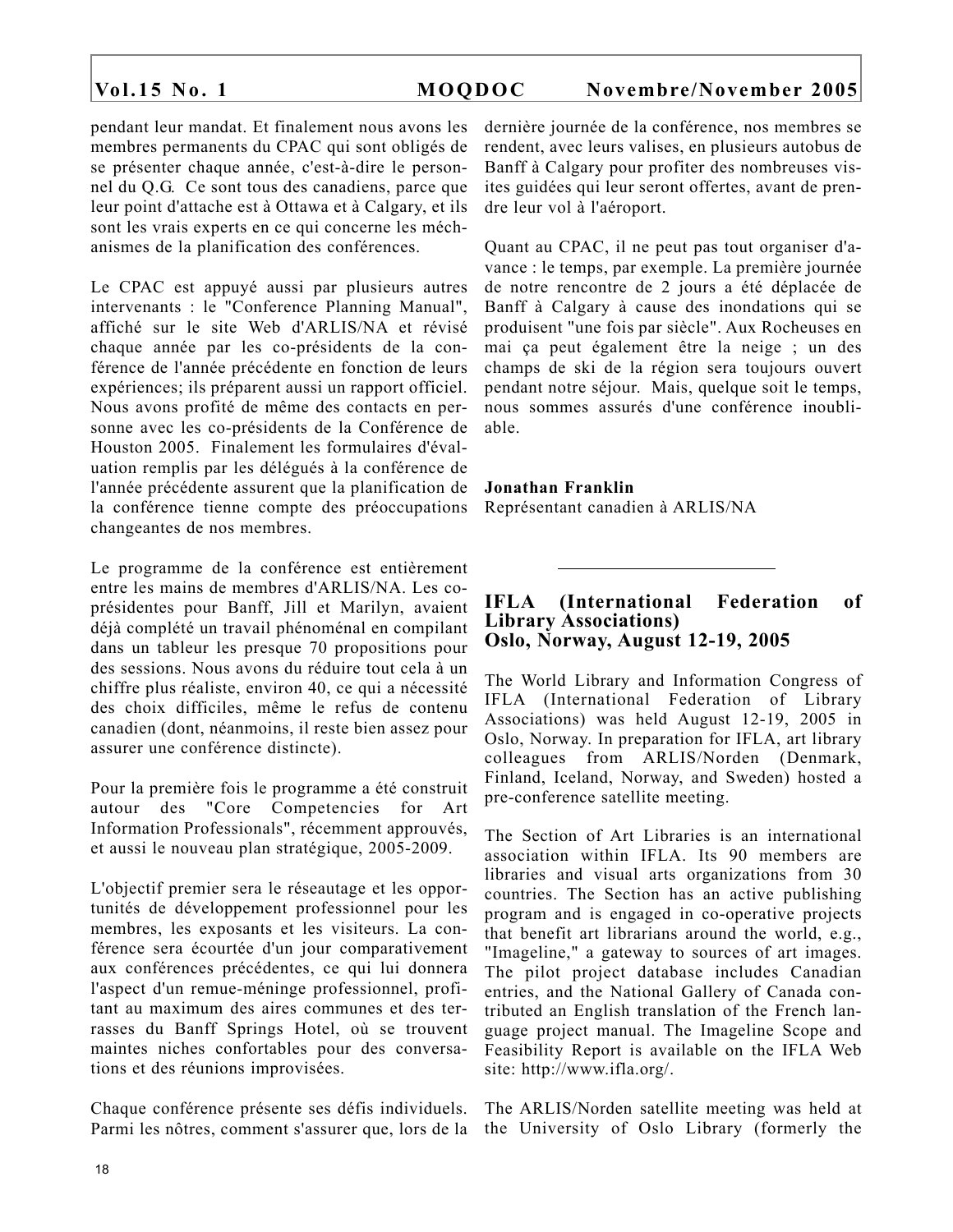National Library of Norway) and the Oslo School of Architecture and Design. Papers addressed the theme, "Organizations in Change: Effects on Art Libraries." The program included not only formal papers, but also informal conversation with some 80 colleagues, mainly from Europe and North America. Art librarians in Canada share with colleagues abroad a multitude of common challenges.

Study tours are a traditional part of the ARLIS/Norden program. During an afternoon excursion we were exposed to both ancient and modern culture. The Viking Ship Museum houses magnificently crafted ships and other artifacts, ca. 800-900 A.D. The Henie Onstad Art Centre, a private collection opened to the public in the 1960s, is housed in a neo-Expressionist building sited at the edge of the Oslo fjord. The collection focuses on Modernist artists.

During the IFLA conference, the Art Libraries Section hosted a well-attended session, entitled "C20 Visual Culture: Its Impact on Art Library Collecting." The papers are available in French and English on the IFLA Web site. We also participated in a session sponsored by the Rare Books and Manuscripts group: "Embracing the Flood: Managing the 20th Century as the Past: 20th Century Materials-Selection, Preservation and Access."

The Art Libraries Section convened two business meetings, chaired by Kerstin Assarsson Rizzi (National Heritage Board, Stockholm), who will be succeeded by Olga Sinitsyna (All-Russia State Library for Foreign Literature). Members of the Standing Committee are from Canada, Finland, France, Germany, Portugal, the Russian Federation, Spain, Sweden, Switzerland, the United Kingdom, and the United States. Liaison with art librarians in Asia was a major item on the agenda, in preparation for the 2006 meeting in Seoul, Korea.

Cultural visits included the new library of the National Museum of Art, Architecture and Design (an amalgamation of previously separate libraries serving the national museums), three national museums, the new National Library, the Norwegian Museum of Cultural History (an openair museum featuring 155 buildings including a thirteenth-century stave church), the Munch Museum (alas, missing The Scream), and the Gustav Vigeland sculpture park.

Following IFLA, I spent two days in Stockholm, where I visited the National Heritage Board, the Royal Academy of Fine Arts (which has a fine rare book collection), the Architecture museum, the National Gallery, and the Modern Museum.

Canadian art librarians will have an opportunity to host the Art Libraries Section in 2008, when IFLA meets in Quebec City.

**Jo Nordley Beglo** Bibliographer National Gallery of Canada

### **Museums and the Web April 13-16, 2005, Vancouver**

In April of this year I had the good fortune to attend the Museums and the Web annual conference in Vancouver. I had been to the conference once before, in Toronto in 1998, and had found the experience interesting and stimulating, albeit a bit frustrating because I was not able to put most of what I learned to immediate use within my institution, given its somewhat lethargic Web development.

Six years later not much has changed with regard to Web development at work, but I was keen to get a sense of how much other museums have achieved, and was very keen to attend an XML workshop to try to get a better grasp of what this mark-up language is about. I was thus very pleased that my institution agreed that I should go.

Museums and the Web (www.archimuse.com) is a large conference that attracts well over 500 attendees from all over the world and has numerous exhibitors. The use of the Internet has increased in museums since the first conference in 1997. In Toronto in 1998 there were many attendees who still had not brought their museums on-line and the workshops covered such topics as Principles of the Internet & WWW and Putting Images on the Web: A Hands-on Imaging Workshop, in contrast to Introducing Advanced Learning Paradigms for 3-D Environments and XML - Creating a Data Repository with Presentation Formats, presented in 2005.

The conference features standard sessions, but also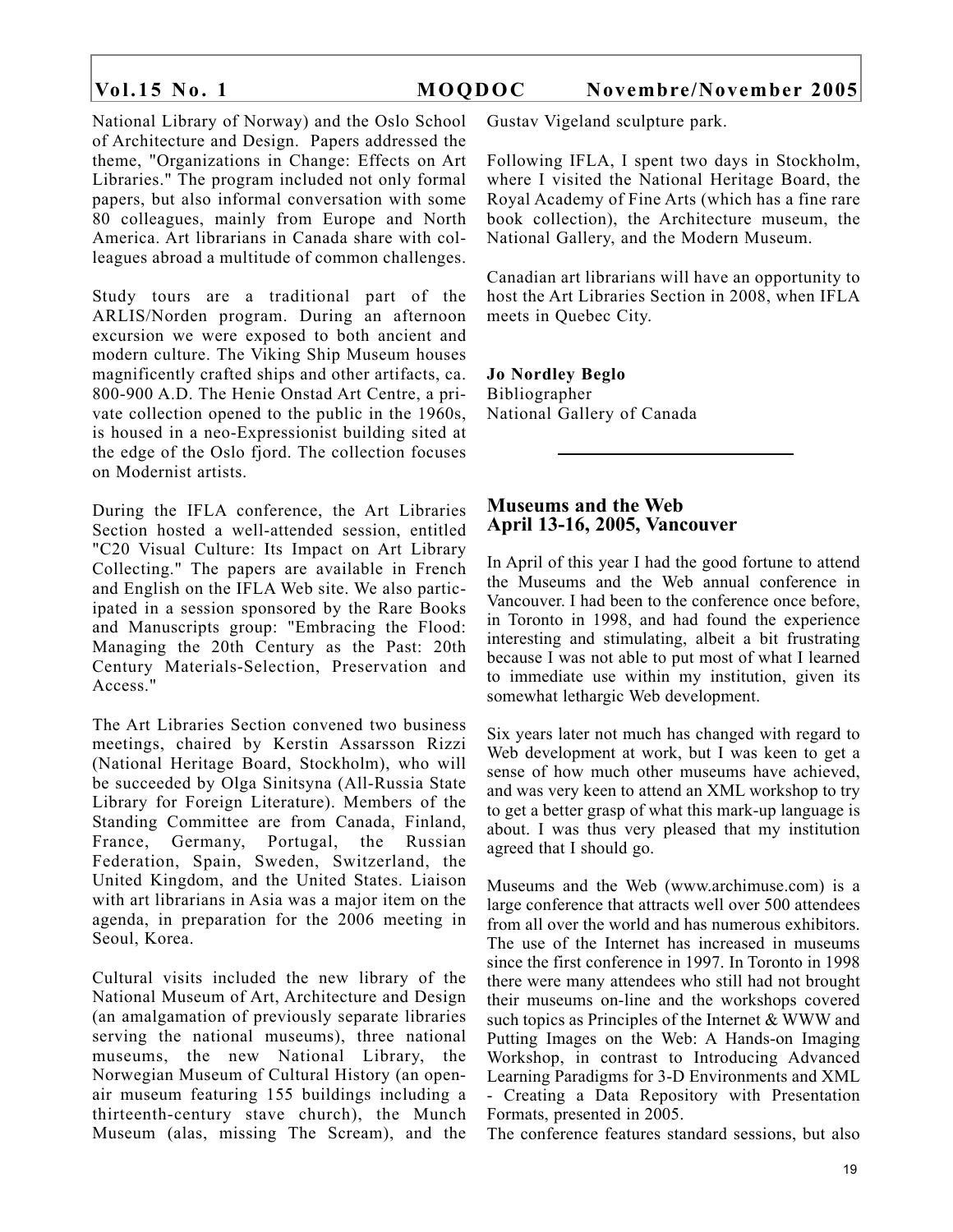mini-workshops, professional forums, crit rooms, usability labs and demonstrations. For anyone interested in Web applications it is rather like being let loose in a candy shop. Here are a few impressions.

Interesting sessions included one on the creation of an RSS News Feed for the 24-Hour Museum (the U.K.'s National Virtual Museum), which involved using art history and museology students to generate content (sometimes by being "embedded" in the museum world) - a creative and mutually beneficial idea. The resulting newsfeed has boosted the site's visibility and the number and length of visitor sessions.

Another presentation described a fascinating project in a science and industry museum in France in which visitors were encouraged to create a personal Website (a cyberlog of their visit), which provided them with a "record of their paths at the exhibition, their results at activities (photos, quizzes, etc.), and complete exhibition contents and complementary resources (documents, dossiers, links, etc.)"1 Visitors could subsequently access these cyberlogs through a portal from anywhere at any time. "The aim is to free visitors from some of the spatial and temporal constraints involved in museum visits [and enable] the museum to considerably strengthen its relationship with its public using an innovative basis that consists of accompanying visitors in their personal practices."2

The mini-workshops were lively discussion groups on practical subjects such as 50 Ways to Make Your Site Communicate in Two Directions and Oh, the Places They'll Go (Or Won't): Learning from Web Log Analysis and Traffic Data. It was stimulating to hear people talking about their experiences dealing with these issues.

Another informative and entertaining part of the conference were the crit rooms, sessions during which museums (or organisations such as CHIN) volunteered to have their Websites critiqued by a panel of experienced Web designers. These critiques engendered quite a lot of discussion and were a good opportunity to view Websites through the eyes of others and pick up tips on what to do and not to do.

Each year Museums and the Web gives out a series of Best of the Web Awards, in such categories as Best On-line Exhibition, E-Services, Innovative or Experimental Application, Museum Professional's Site, Research Site, Educational Use, and Best Overall Museum Site. The sophistication, not only in design but also in the effective use of intellectual content, has soared in the eight years of the awards' existence. I strongly encourage a visit to the 2005 Best Overall Museum Site winner:

Making the Modern World Online - Stories About the Lives We've Made (http://www.makingthemodernworld.org.uk/), from The Science Museum, London, U.K. Not for a faint-hearted computer, though!

The XML workshop with which I started the conference was particularly interesting since XML (extensible mark-up language) is used to structure, store, and send information on the World Wide Web, something we information specialists need to know about. Having said that, I was left with my head spinning so many applications, so many developments, so much to learn! You can find practical information and a tutorial here:

http://www.w3schools.com/xml/default.asp

Vancouver provided a gorgeous backdrop to all this "Web excitement": the reception at the Museum of Anthropology and conference dinner during a cruise on board a ferry and the opportunity they provided to meet people from many countries, were the icing on the cake.

### **Renata Guttman**

Head, Reader Services Canadian Centre for Architecture

Notes:

1. Topalian, Roland. "Cultural Visit Memory: The Visite+ System Personalization and Cultural Visit Tracking Site." In *Museums and the Web 2005: Selected Papers from an International Conference*. Toronto: Archives and Museum Informatics, 2005, 99-109.

2. Ibid.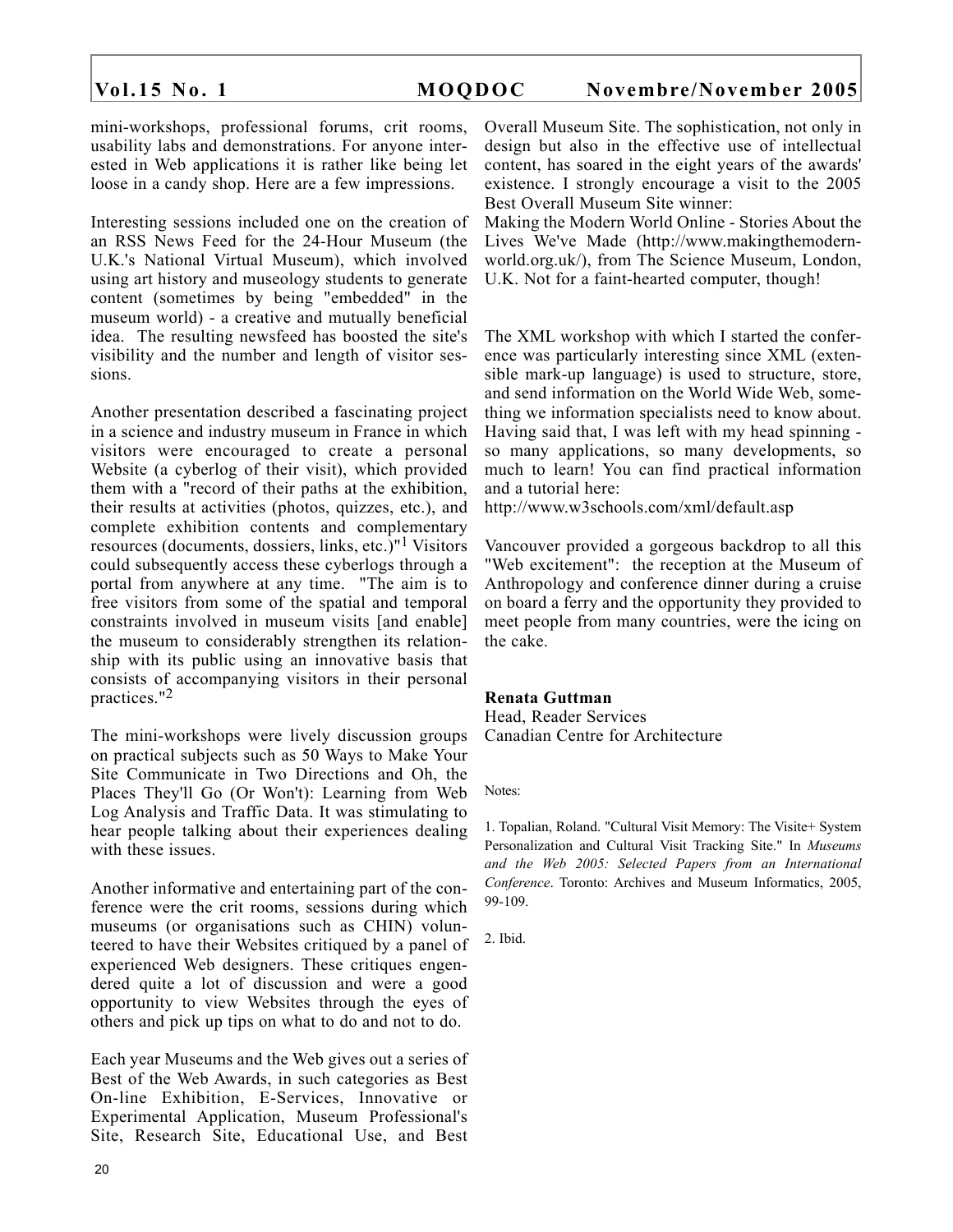### **Florence Carlyle: Against All Odds Museum London, London, Ontario**

The exhibition "Florence Carlyle: Against All Odds" displays 47 works by the Canadian Post-Impressionist painter Florence Carlyle (1864-1923) drawn mainly from the Woodstock Art Gallery in Woodstock, Ontario. The retrospective exhibition addresses the whole of Carlyle's oeuvre, including an impressive representation of her studio portraits, and her figure and landscape paintings. The guest curator Joan Murray addresses Carlyle's determination to succeed and her consternation with the obstacles she met in her attempt to gain prominence as a professional female artist in the late Victorian era.

Florence Carlyle was born in Galt, Ontario, and raised in Woodstock, where she began her artistic career, teaching and receiving formal instruction from local art teachers. In her early years Carlyle drew from local sources for the subject matter of her paintings, including friends, family, and neighbours. In 1883 she exhibited at the Toronto Industrial Exhibition, where she met the artist Paul Peel (1860- 1892).

Carlyle soon outgrew her provincial training and in 1890 travelled to Paris with Peel and his sister, Mildred. From 1890 to 1896 she trained rigorously under the tutelage of William-Adolphe Bouguereau, Tony Robert-Fleury, and Jules Lefebvre,<sup>1</sup> first at the Académie Delécleuse and then at the esteemed Académie Julian. The Parisian atelier experience formed the underpinning of Carlyle's artistic career and honed her draughtsmanship, technique, and anatomical precision.<sup>2</sup> Following this formal training, Carlyle continued her artistic development, becoming a member of the Royal Canadian Academy, the Ontario Society of Artists, and the Royal Academy of Arts. Carlyle also travelled extensively to Paris, Italy, London (England), and New York, spending time between travels in Woodstock.

Upon her return to Canada, Carlyle introduced the influences of Impressionism and European modernism to provincial Ontario through exhibitions and local work. She fused her training abroad with a strong ability to capture light in her paintings and developed a technique of pigmentation that involved applying thin translucent layers of paint to create a rich impasto effect with a highly polished finish. Critics identified Carlyle's style as "cutting edge" at the time. A newspaper commentary noted that her

work was "bold and strong, and especially in the study of the old woman there will be found crisp touches of colour that are delicious."3

'The Tiff', a 1902 work that depicts the unresolved conflict of a young couple, is indicative of the psychologically incisive paintings that Carlyle is known for. It echoes the Edwardian "problem picture" - a popular narrative device that deliberately leaves the painting's interpretation ambiguous.

The interior space is bathed in sunlight, yet dark shadows lurk in the background, causing the viewer to wonder whether discontent is at the heart of the stormy relationship depicted. The painting received the Ontario Society of Artists' Thirtieth Annual Exhibition prize in 1902 and a silver medal at the 1904 St. Louis World's Fair.

Carlyle turned to commercial illustration to support herself, as did many artists before her.

In 1899 she opened a studio in Greenwich Village, New York City, and competed in the annual American Osborne Calendar Company Competition.

She won in 1904, and the company commissioned a lucrative contract for a series of modern im-pressionistic images over a period of five years. The series of light, airy paintings is well exemplified in 'Sea Breezes', ca. 1904, an idealized, whimsical depiction of a carefree and spirited young woman, a work that is in marked contrast to Carlyle's penetrating studio portraits.

Florence Carlyle is perhaps best known for her insightful and intimate portraits of women, remarkable in their psychological penetration and response to the sitter's individuality. In 'Young Woman Before the Hearth', ca. 1914, an unknown sitter beckons the viewer with an inviting gaze. The glowing embers of the hearth appear to reflect the woman's personality, and one can almost feel the warmth and vitality of her beguiling stare illuminated in the firelight. The mood of the sitter is captured by an intense interplay of shadow and light. Carlyle was especially adept at capturing the fleeting effects of firelight and its afterglow, as rendered in this work.4

Overshadowed by the celebrated Group of Seven as the hallmark of our Canadian artistic identity, the work of Carlyle and that of her Canadian contemporaries has long been dismissed as typically Victorian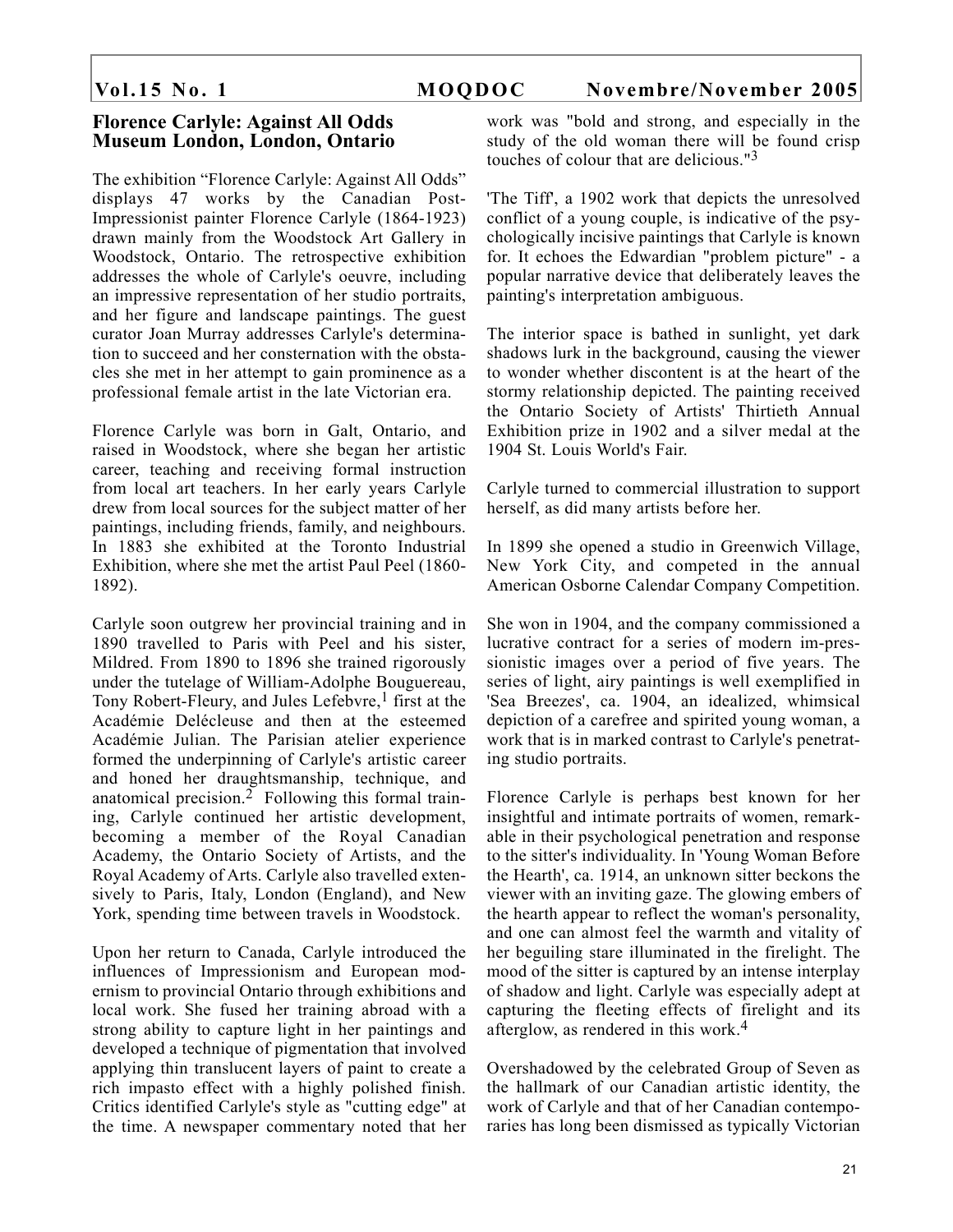in its overt sentimentality. As a consequence, otherwise prominent professional female painters have been largely forgotten. Recent scholarship, however, aims to distinguish Carlyle's work as unique and worthy of interest. Joan Murray believes that "Carlyle's works serve as a reminder to the audience of the world of provincial Canada - and the world as seen through women's eyes."

### **Catherine Carlyle**

Reference Librarian Bibliothèque Frost, Glendon College York University

Notes

1. Susan Butlin, Florence Carlyle (Woodstock, Ontario: Woodstock Public Art Gallery, 1993) 3.

2. Joan Murray, Florence Carlyle: Against All Odds (London, Ontario: Museum London, 2004) 26.

3. Ibid., 72.

4. Ibid., 32.

Exhibition Schedule

Museum London, London Ontario 18 September - 14 December 2004 The Varley Art Gallery of Markham, Unionville, Ontario 9 January - 27 February 2005 The Woodstock Art Gallery, Woodstock, Ontario 2 June - 26 August 2006

### **Terry Belanger Awarded MacArthur Fellowship**

Professor Terry Belanger, founder of the renowned Rare Book School at the University of Virginia, is the most recent recipient of the MacArthur Fellowship Award. He was one of 25 who received a phone call from the MacArthur Foundation in September informing them that they would be given \$500,000 in "no strings attached" support over the next five years.

"For the past 25 years, each announcement of new MacArthur Fellows has been an opportunity to recognize the critical role played in society by highly creative people," said Jonathan F. Fanton, president of the MacArthur Foundation. "The call can be life-changing, coming as it does out of the blue and offering highly creative women and men the gift of time and the unfettered opportunity to explore, create, and contribute."

MacArthur fellowships offer the opportunity for Fellows to accelerate the development of their projects or take their work in new directions. Candidates are nominated, evaluated, and selected through a confidential process. No one can apply for the awards, and no interviews are conducted.

The Fellowships were awarded this year to an eclectic group that includes a molecular biologist, a fisherman, a violin maker, a physicist and a sculptor, a group in which a rare book preservationist hardly seems out of place. "I envy the fisherman and the biologist and the others: there's a single word or two that describes what they do for a living and/or that caused them to be named as a Fellow," Professor Belanger revealed, "The MacArthur publicity characterized me as a "rare book preservationist" - an absurd phrase, but I have to admit I don't have a better one to describe what I do for a living."

Professor Belanger's work embodies the spirit of the award. He created a teaching and archive facility, the Rare Book School (RBS) in 1983 - a school that is recognized for thinking outside of the box. The RBS is an independent, non-profit institute devoted to the histories of books of every description.

It is well-known for the quality of its instructors, the professionalism of its program, as well as its unusually transparent course evaluation, as Belanger explains, "I'm always glad when those writing about Rare Book School mention its system of course evaluations: our students write detailed prose assessments of their courses that are permanently posted - in their entirety on our Web site."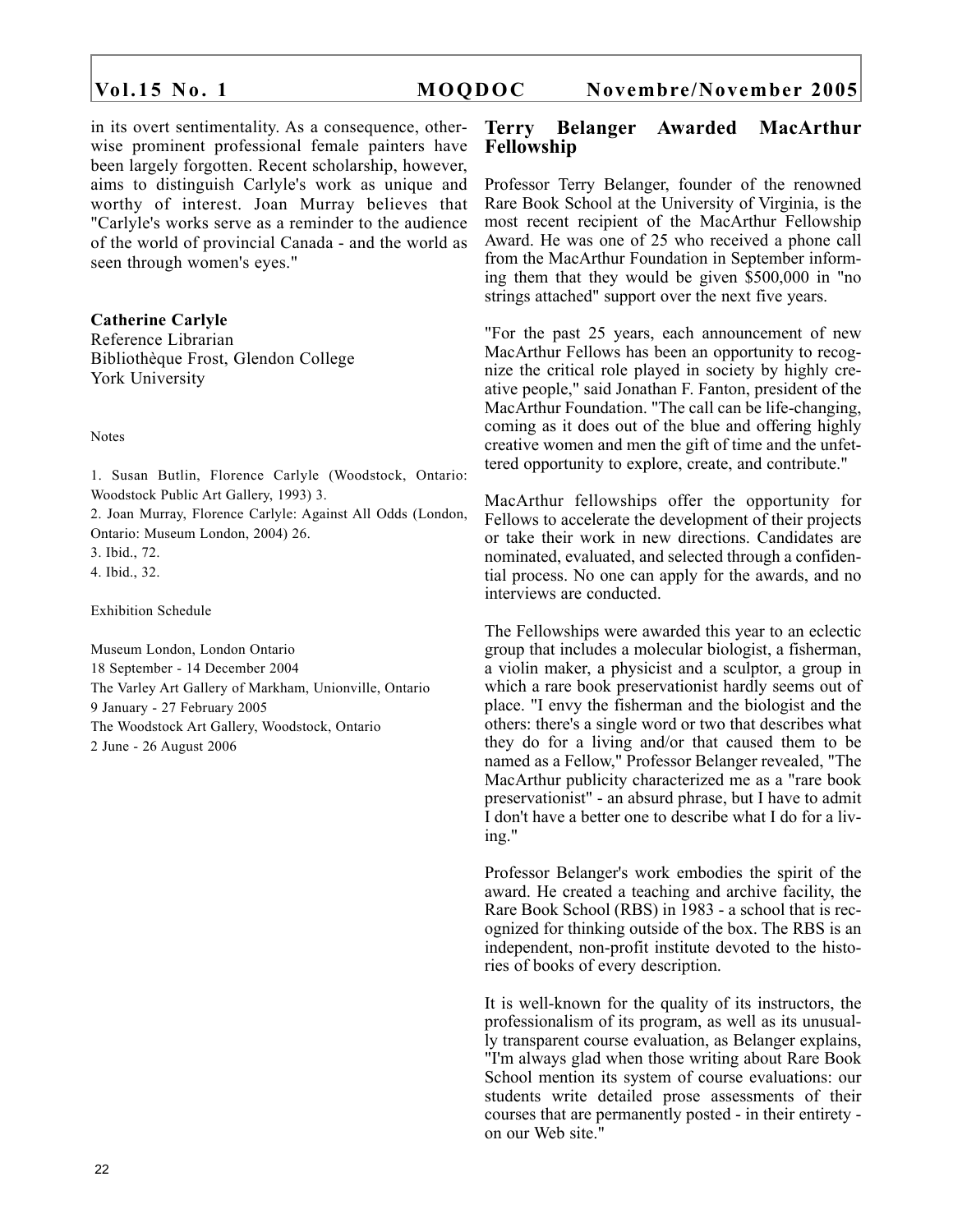The curriculum is wide-ranging and the school's environment is designed for professionals - typically curators, rare book librarians, academics, antiquarian booksellers, book conservators and binders, and book collectors - who are all as obsessively interested in rare books as Belanger himself. University of Virginia librarian Karin Wittenborg commented, "There's a wonderful synergy between Rare Book School and the U.Va. Library's special collections."

Professor Belanger is first to credit his colleagues at RBS, "I am simply one of the noisier members of a large group of people who have worked for a very long time to help ensure that the future is not deprived of the past."

The MacArthur grant will make an enormous difference in the school's ability to increase its endowment and Belanger's top priority will be to ensure that the faculty and staff are fairly remunerated for their extraordinary contributions, "Nobody who teaches at RBS is ever going to get rich as a result, but the MacArthur money will let us do better!"

Rare Books School: www.rarebookschool.org

**Amanda Kelly** Officer, Communications McCord Museum

# **EXPOSITIONS / EXHIBITIONS**

**Centre Canadien d'Architecture / Canadian Centre for Architecture**

Sense of the City / Sensations urbaines 26 October / octobre 2005-10 September / septembre 2006

Empire 30 November / novembre 2005-19 February / février 2006

### **McCord Museum / Musée McCord**

Growing Up in Montréal / Grandir à Montréal Until 26 June 2006 / Jusqu'au 26 juin 2006

Cross Currents: 500 Generations of Aboriginal Fishing in Atlantic Canada / D'eau vive : Cinq cents générations de pêche autochtone au Canada atlantique Until April 30, 2006 / Jusqu'au 30 avril 2006

Picturing Her: Images of Girlhood / Salut les filles ! La jeune fille en image Until April 9, 2006 / Jusqu'au 9 avril 2006

The Abstract Edge : Robert Davidson : Au seuil de l'abstraction 27 May / mai 2006-15 October / octobre 2006

### **Musée d'art Contemporain de Montréal**

Alexandre Castonguay: Elements / éléments 22 September / septembre-8 January / janvier 2006

Sylvie Bouchard 7 October / octobre 2005-8 January / janvier 2006

Urban Territories / Territoires urbaines 7 October / octobre 2005-8 January / janvier 2006

Anselm Keifer : Heaven and Earth / ciel et terre 11 February / février-30 April / avril 2006

Pascal Grandmaison 26 May / mai-11 September / septembre 2006

### **Musée des Beaux-Arts de Montréal / Montreal Museum of Fine Arts**

Right Under the Sun: Landscape in Provence, from Classicism to Modernism (1750-1920) / Sous le soleil, exactement. Le paysage en Provence, du classicisme à la modernité (1750-1920) 22 September / septembre 2005-8 January / janvier 2006

Catherine the Great, Art for the Empire: Masterpieces from The State Hermitage Museum, Saint Petersburg / Catherine la Grande. Un art pour l'Empire. Chefs-d'oevure du musée de l'Ermitage du Saint-Petersbourg 2 February / février-7 May / mai 2006

Il modo italiano: Design and Avant-garde in 20th Century Italy / Design et avant-garde en Italie au xxe siècle 4 May / mai-27 August / août 2006

### **Musée national des beaux-arts du Québec**

Antoine Plamondon (1804-1895): Highlights of an Artistic Career / Antoine Plamondon (1804-1895): Jalons d'un parcours artistique 24 November / novembre 2005-9 April / avril 2006

National Gallery of Canada / Musée des beaux-arts du Canada

Christopher Pratt 30 September / septembre 2005-8 January / janvier 2006

Norval Morrisseau: Shaman Artist / Artiste chaman 3 February / février-30 April / avril 2006